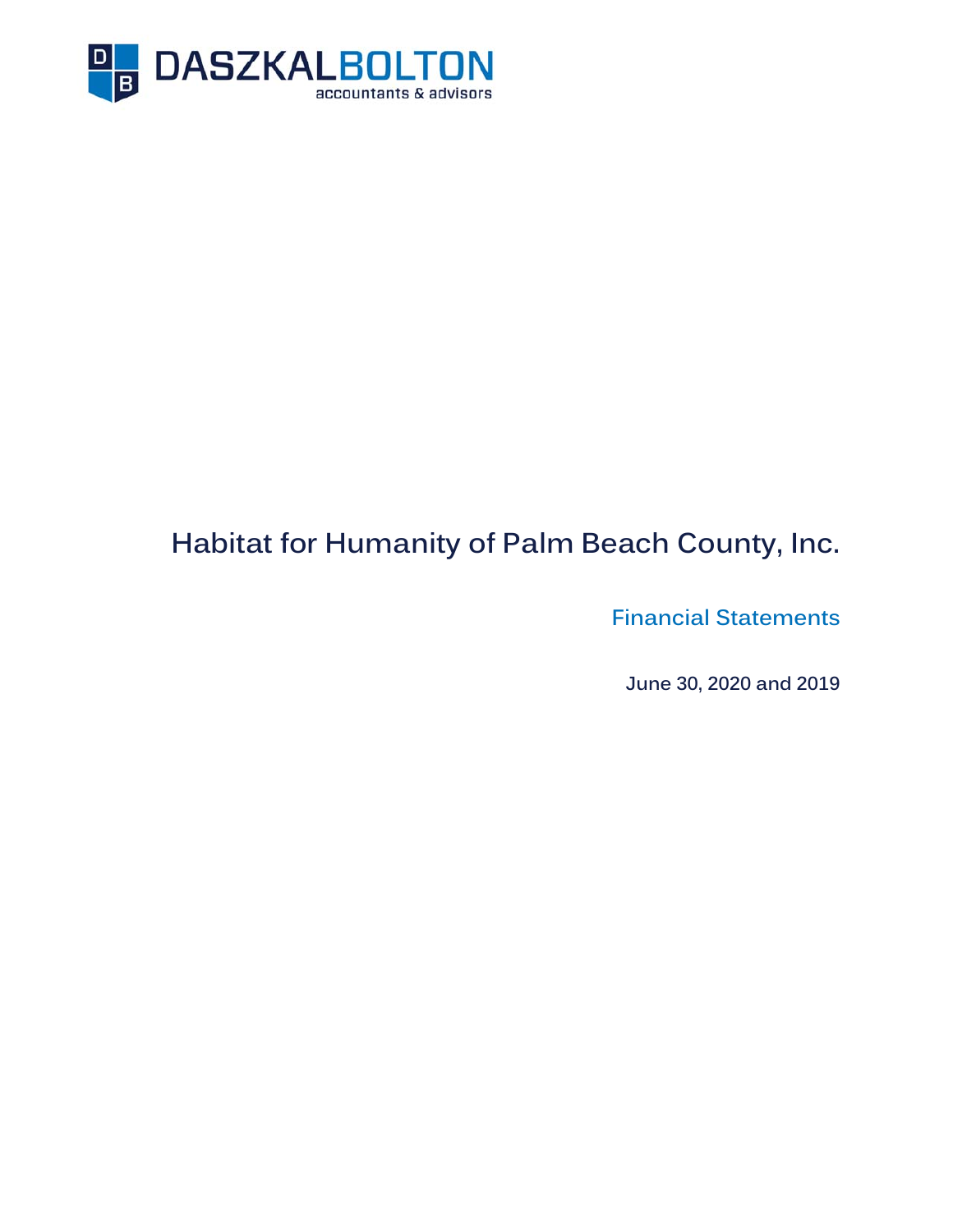# **Table of Contents**

| <b>Financial Statements:</b> |  |
|------------------------------|--|
|                              |  |
|                              |  |
|                              |  |
|                              |  |
|                              |  |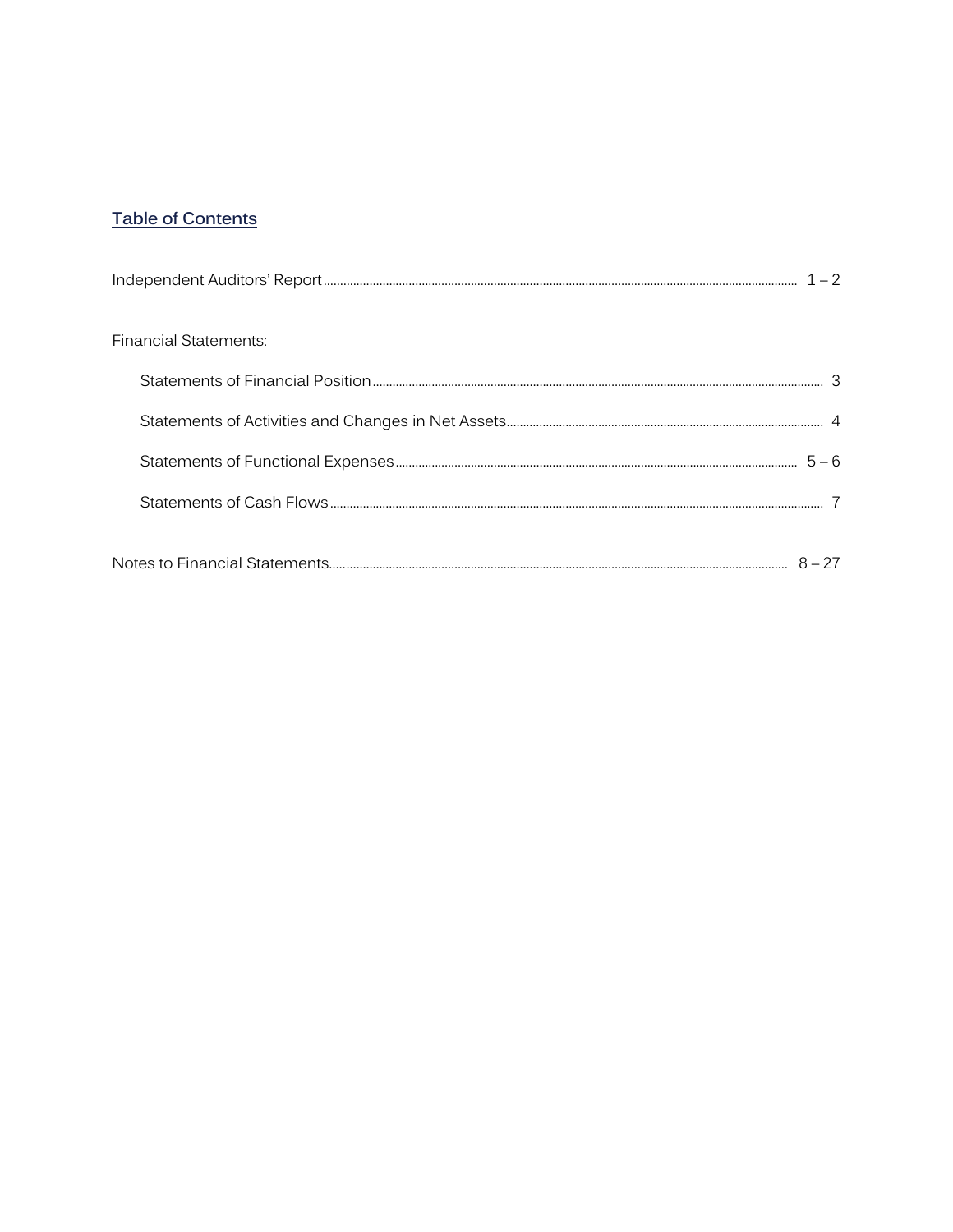

## **Independent Auditors' Report**

To the Board of Directors Habitat for Humanity of Palm Beach County, Inc. Riviera Beach, Florida

We have audited the accompanying financial statements of Habitat for Humanity Palm Beach County, Inc. (a nonprofit organization), which comprise the statement of financial position as of June 30, 2020 and 2019, and the related statements of activities and changes in net assets, functional expenses and cash flows for the years then ended, and the related notes to the financial statements.

#### **Management's Responsibility for the Financial Statements**

Management is responsible for the preparation and fair presentation of these financial statements in accordance with accounting principles generally accepted in the United States of America; this includes the design, implementation, and maintenance of internal control relevant to the preparation and fair presentation of financial statements that are free from material misstatement, whether due to fraud or error.

#### **Auditors' Responsibility**

Our responsibility is to express an opinion on these financial statements based on our audits. We conducted our audits in accordance with auditing standards generally accepted in the United States of America. Those standards require that we plan and perform the audits to obtain reasonable assurance about whether the financial statements are free from material misstatement.

An audit involves performing procedures to obtain audit evidence about the amounts and disclosures in the financial statements. The procedures selected depend on the auditors' judgment, including the assessment of the risks of material misstatement of the financial statements, whether due to fraud or error. In making those risk assessments, the auditor considers internal control relevant to the entity's preparation and fair presentation of the financial statements in order to design audit procedures that are appropriate in the circumstances, but not for the purpose of expressing an opinion on the effectiveness of the entity's internal control. Accordingly, we express no such opinion. An audit also includes evaluating the appropriateness of accounting policies used and the reasonableness of significant accounting estimates made by management, as well as evaluating the overall presentation of the financial statements.

We believe that the audit evidence we have obtained is sufficient and appropriate to provide a basis for our audit opinion.

> Daszkal Bolton LLP | 561.367.1040 | dbllp.com 2401 NW Boca Raton Boulevard | Boca Raton | Florida 33431-6632 490 Sawgrass Corporate Parkway, Suite 200 | Sunrise | Florida 33325-6252 4455 Military Trail, Suite 201 | Jupiter | Florida 33458-4828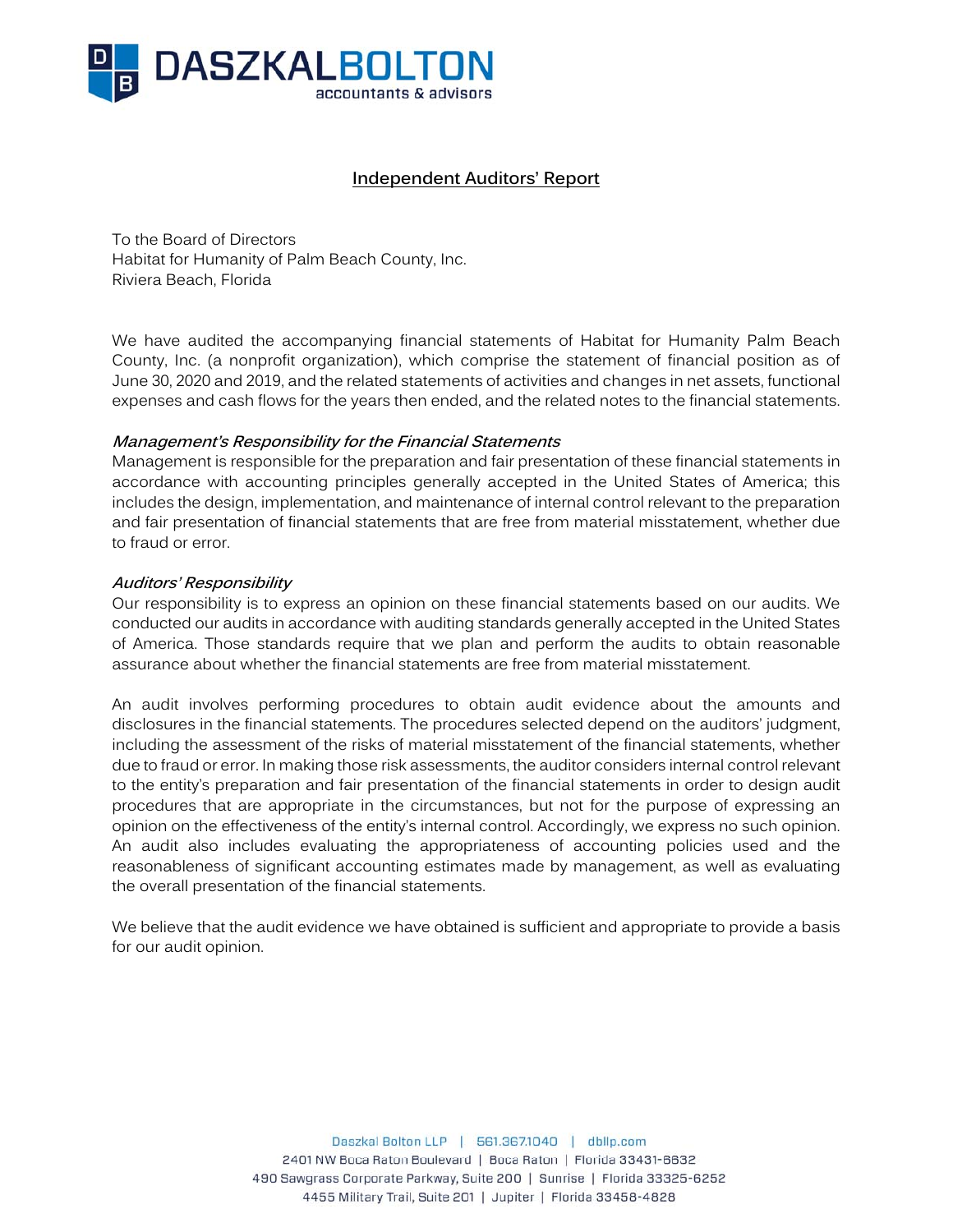#### Continued from previous page

## **Opinion**

In our opinion, the financial statements referred to above present fairly, in all material respects, the financial position of Habitat for Humanity Palm Beach County, Inc. as of June 30, 2020 and 2019, and the changes in its net assets and its cash flows for the years then ended in accordance with accounting principles generally accepted in the United States of America.

absoged Balton LLP

Boca Raton, Florida January 13, 2021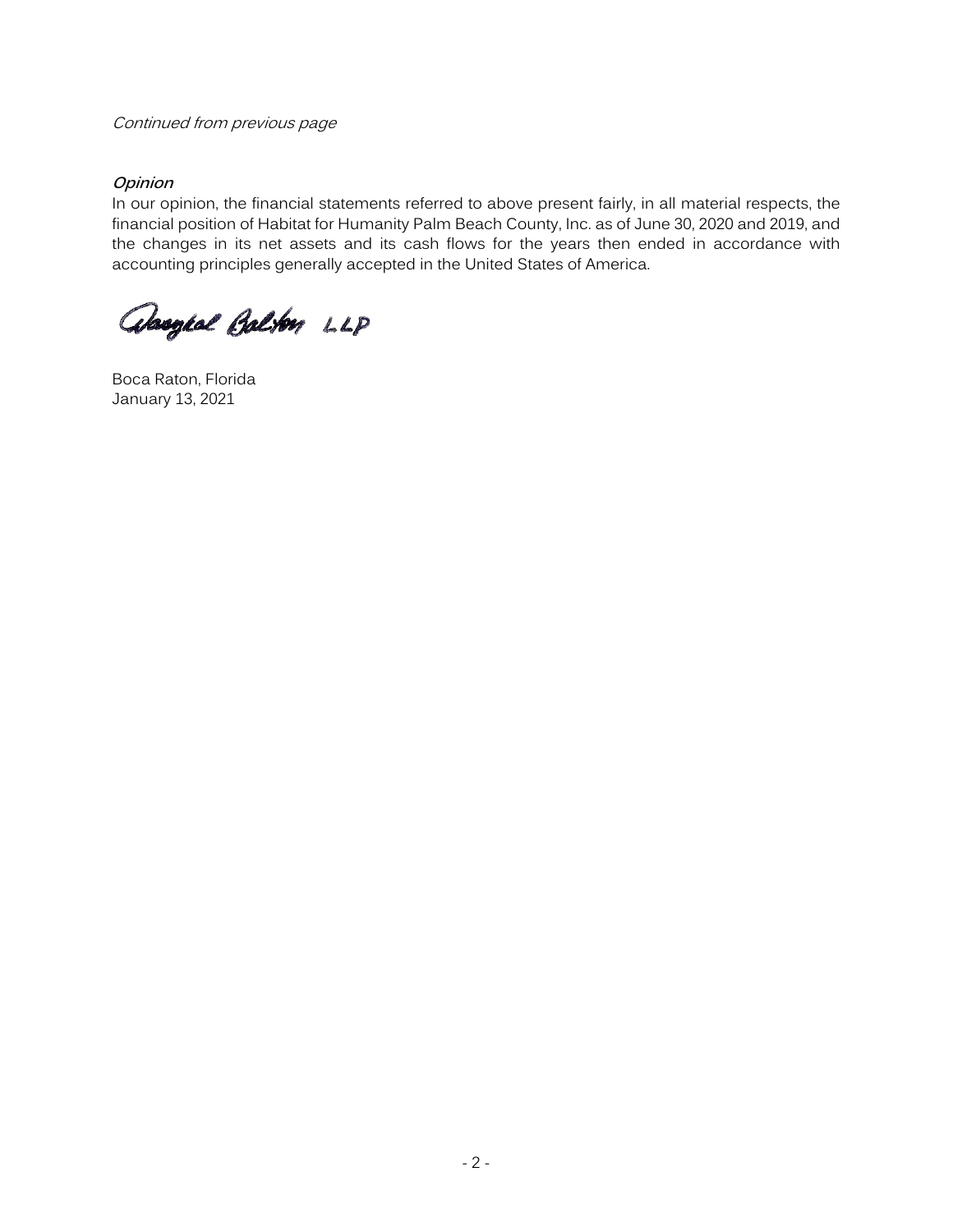## **Habitat for Humanity of Palm Beach County, Inc. Statements of Financial Position June 30, 2020 and 2019**

#### **ASSETS**

|                                                                |               | 2020                 |                           | 2019              |  |
|----------------------------------------------------------------|---------------|----------------------|---------------------------|-------------------|--|
|                                                                |               |                      |                           |                   |  |
| Assets:                                                        | $\mathcal{L}$ |                      | \$                        |                   |  |
| Cash and cash equivalents<br>Restricted cash - escrow deposits |               | 1,215,479<br>111,787 |                           | 657,152<br>51,720 |  |
| Unconditional promises to give, net                            |               | 847,538              |                           | 1,150,999         |  |
| Accounts receivable - trade                                    |               | 124,965              |                           | 117,987           |  |
| Accounts receivable - insurance                                |               |                      |                           | 1,431,918         |  |
|                                                                |               | 3,559,189            |                           | 3,895,567         |  |
| Mortgage notes receivable, net<br>Investments - endowment fund |               | 27,879               |                           | 27,591            |  |
|                                                                |               |                      |                           |                   |  |
| Inventory - ReStore and Thrift store                           |               | 661,861              |                           | 418,899           |  |
| Inventory - homes under construction                           |               | 440,029              |                           | 448,934           |  |
| Inventory - homes held for resale                              |               | 70,100               |                           | 72,099            |  |
| Inventory - land                                               |               | 74,699               |                           | 108,199           |  |
| Other assets                                                   |               | 114,847              |                           | 80,589            |  |
| Restricted cash - neighborhood stabilization program           |               | 765,993              |                           | 523,299           |  |
| Property and equipment, net                                    |               | 1,197,869            |                           | 895,204           |  |
| <b>Total assets</b>                                            | \$            | 9,212,235            | \$                        | 9,880,157         |  |
| LIABILITIES AND NET ASSETS                                     |               |                      |                           |                   |  |
| Liabilities:                                                   |               |                      |                           |                   |  |
| Accounts payable                                               | \$            | 243,987              | $\boldsymbol{\mathsf{S}}$ | 93,299            |  |
| Accrued expenses                                               |               | 498,083              |                           | 414,422           |  |
| Escrow deposits                                                |               | 111,787              |                           | 51,720            |  |
| Line of credit                                                 |               | 780,999              |                           | 801,334           |  |
| Fair value of Interest rate swap                               |               |                      |                           | 9,866             |  |
| Debt                                                           |               | 1,588,338            |                           | 1,913,079         |  |
| <b>Total liabilities</b>                                       |               | 3,223,194            |                           | 3,283,720         |  |
| Net assets:                                                    |               |                      |                           |                   |  |
| Without donor restriction                                      |               | 4,961,854            |                           | 5,139,439         |  |
| With donor restriction                                         |               | 1,027,187            |                           | 1,456,998         |  |
| Total net assets                                               |               | 5,989,041            |                           | 6,596,437         |  |
| Total liabilities and net assets                               | \$            | 9,212,235            | \$                        | 9,880,157         |  |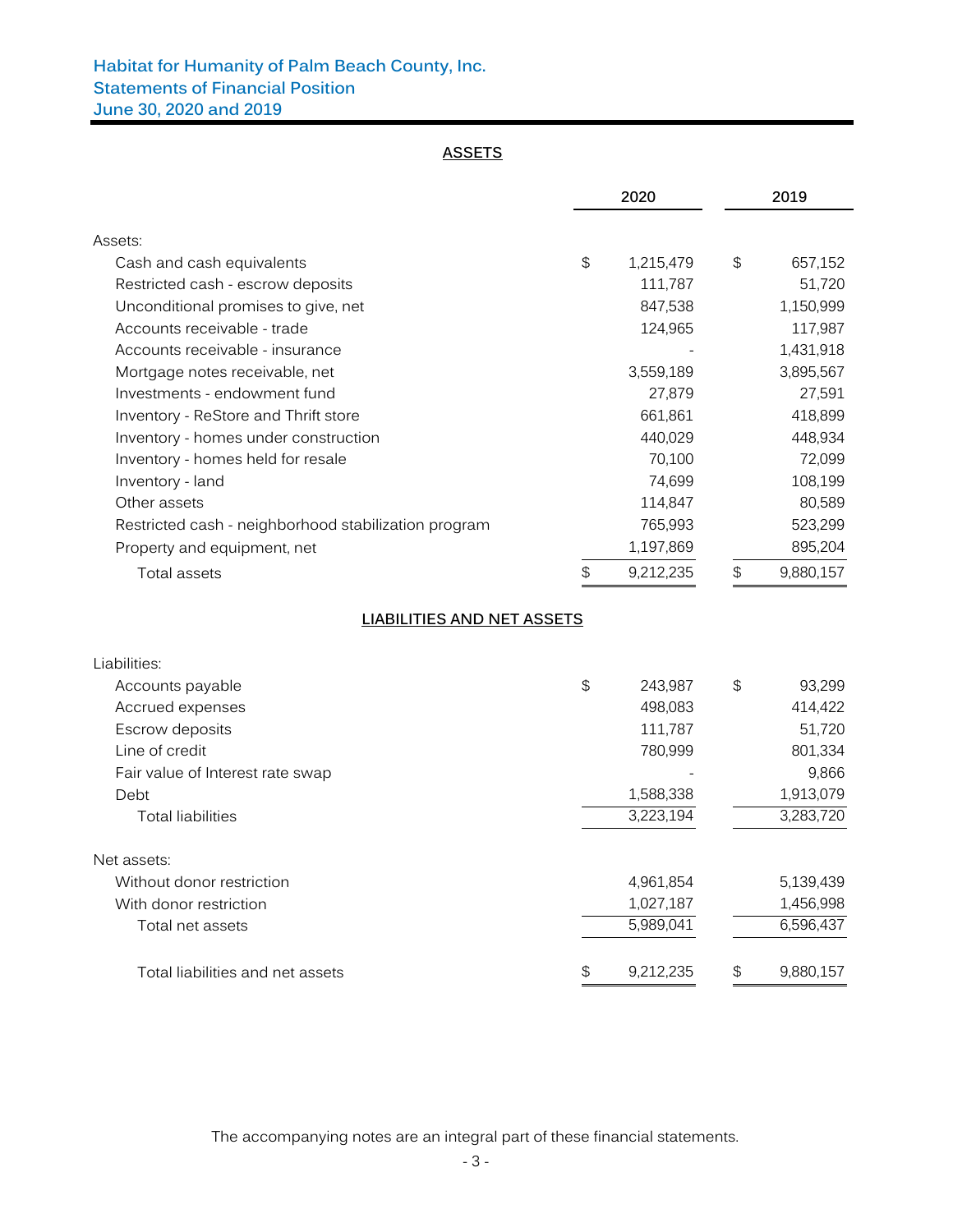## **Habitat for Humanity of Palm Beach County, Inc. Statements of Activities and Changes in Net Assets For the Years Ended June 30, 2020 and 2019**

|                                                                          | 2020            |    | 2019        |
|--------------------------------------------------------------------------|-----------------|----|-------------|
| Net assets without donor restriction:                                    |                 |    |             |
| Support:                                                                 |                 |    |             |
| In-kind contributions                                                    | \$<br>2,288,382 | \$ | 2,968,080   |
| Contributions and gifts                                                  | 893,890         |    | 592,809     |
| Governmental grants                                                      | 63,650          |    |             |
| Special events                                                           | 273,801         |    | 442,955     |
| Net sale of donated merchandise (less value of donated inventory sold of |                 |    |             |
| \$2,009,903 in 2020 and \$2,830,894 in 2019)                             | (9,849)         |    | (6, 849)    |
| Total support                                                            | 3,509,874       |    | 3,996,995   |
| Revenues and gains:                                                      |                 |    |             |
| Program service revenue:                                                 |                 |    |             |
| Homes sold (net of mortgage discounts of \$426,605 in 2020               |                 |    |             |
| and \$937,613 in 2019)                                                   | 303,795         |    | 722,444     |
| Discount amortization                                                    | 238,424         |    | 238,588     |
| Other                                                                    | 88,722          |    | 72,821      |
| Gain on sale of mortgage notes receivable                                | 626,141         |    | 346,173     |
| (Loss) gain on insurance settlement proceeds                             | (5,000)         |    | 589,383     |
| Interest income                                                          | 3,354           |    | 4,083       |
| Total revenues and gains                                                 | 1,255,436       |    | 1,973,492   |
| Satisfaction of program restrictions releasing from donor                |                 |    |             |
| restricted net assets                                                    | 1,212,907       |    | 1,324,657   |
| Total support, revenue and release of donor restricted net assets        | 5,978,217       |    | 7,295,144   |
| Expenses and losses:                                                     |                 |    |             |
| Program services                                                         | 3,031,040       |    | 3,496,686   |
| Supporting services:                                                     |                 |    |             |
| ReStore                                                                  | 1,620,950       |    | 1,813,694   |
| Thrift store                                                             | 340,274         |    | 362,803     |
| Management and general                                                   | 581,944         |    | 543,429     |
| Fundraising and development                                              | 581,594         |    | 581,661     |
| Total supporting services                                                | 3,124,762       |    | 3,301,587   |
| Total expenses                                                           | 6,155,802       |    | 6,798,273   |
| Total expenses and losses                                                | 6,155,802       |    | 6,798,273   |
| Change in net assets without donor restriction                           | (177,585)       |    | 496,871     |
| Net assets with donor restriction:                                       |                 |    |             |
| Contributions                                                            | 783,096         |    | 1,257,693   |
| Net assets released from donor restriction                               | (1,212,907)     |    | (1,324,657) |
| Change in net assets with donor restriction                              | (429, 811)      |    | (66, 964)   |
| Change in net assets                                                     | (607, 396)      |    | 429,907     |
| Net assets, beginning of year                                            | 6,596,437       |    | 6,166,530   |
| Net assets, end of year                                                  | \$<br>5,989,041 | \$ | 6,596,437   |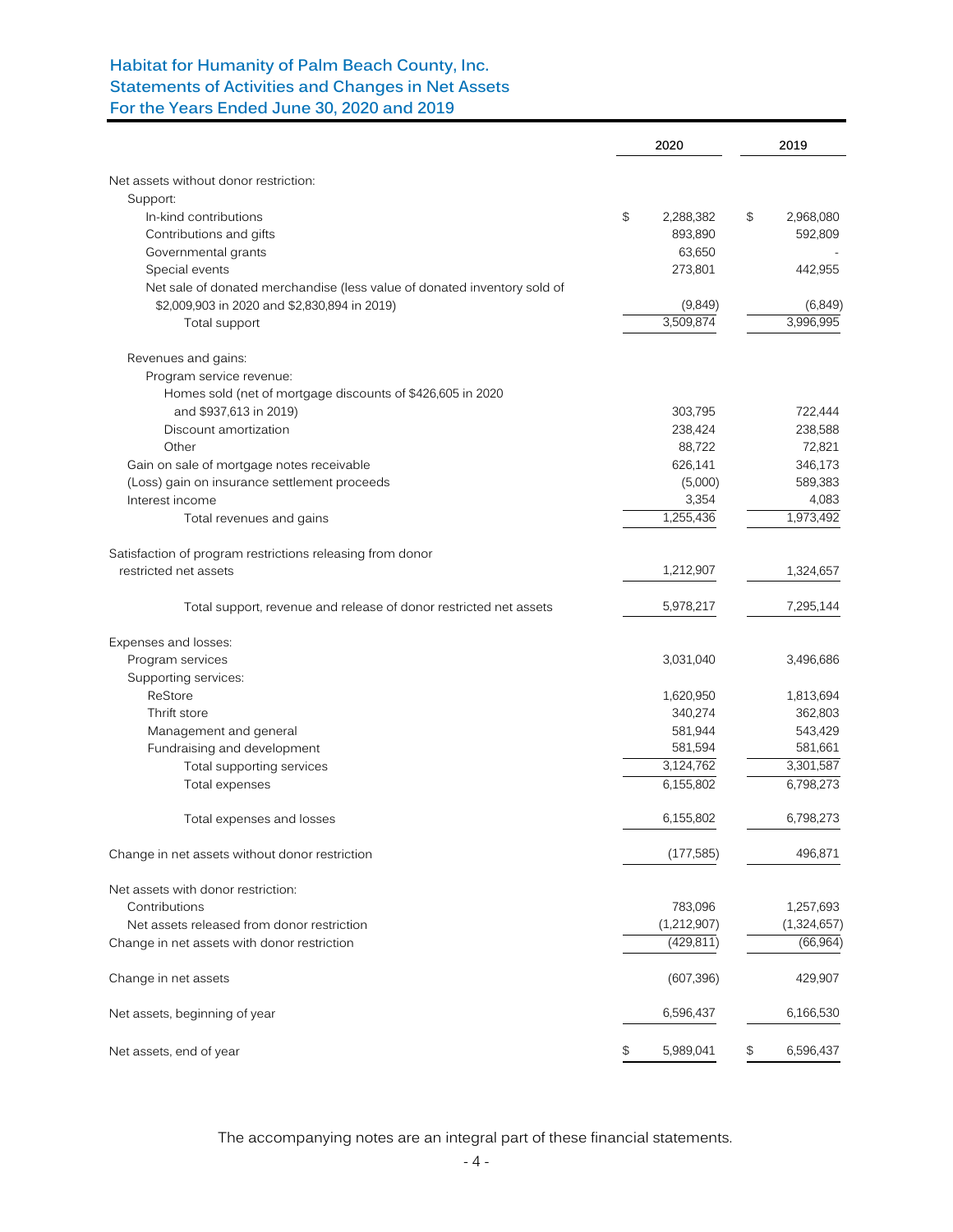#### **Habitat for Humanity of Palm Beach County, Inc. Statement of Functional Expenses For the Year Ended June 30, 2020**

|                                                  | <b>Supporting Services</b> |           |    |           |    |               |                |            |               |                |                            |              |
|--------------------------------------------------|----------------------------|-----------|----|-----------|----|---------------|----------------|------------|---------------|----------------|----------------------------|--------------|
|                                                  |                            | Program   |    |           |    | <b>Thrift</b> |                | Management | Fundraising & |                | Total                      |              |
|                                                  |                            | Services  |    | ReStore   |    | <b>Store</b>  | & General      |            | Development   |                | <b>Supporting Services</b> | Total        |
| Personnel costs:                                 |                            |           |    |           |    |               |                |            |               |                |                            |              |
| Salaries and contractors                         | $\mathfrak{P}$             | 779.492   | \$ | 689,371   | \$ | 199,000       | $\mathfrak{S}$ | 433,776    | \$<br>270,699 | $\mathfrak{S}$ | 1,592,846                  | \$2,372,338  |
| Employee benefits and taxes                      |                            | 129,719   |    | 144,267   |    | 30,921        |                | 35,751     | 32,594        |                | 243,533                    | 373,252      |
| Total                                            |                            | 909,211   |    | 833,638   |    | 229,921       |                | 469,527    | 303,293       |                | 1,836,379                  | 2,745,590    |
| Other expenses:                                  |                            |           |    |           |    |               |                |            |               |                |                            |              |
| Home construction costs                          |                            | 1,543,974 |    |           |    |               |                |            |               |                |                            | 1,543,974    |
| Rent                                             |                            | 143,100   |    | 432,465   |    | 12,388        |                | 19,408     | 8,152         |                | 472,413                    | 615,513      |
| Insurance                                        |                            | 98,741    |    | 48,664    |    | 19,268        |                | 19,156     | 13,667        |                | 100,755                    | 199,496      |
| Office                                           |                            | 44,172    |    | 38,647    |    | 12,496        |                | 30,338     | 17,046        |                | 98,527                     | 142,699      |
| Promotional                                      |                            | 1,305     |    | 43,282    |    | 4,723         |                | 622        | 22,505        |                | 71,132                     | 72,437       |
| Interest                                         |                            | 70,988    |    | 23,166    |    | 4,852         |                | (8)        |               |                | 28,010                     | 98,998       |
| Repair and maintenance                           |                            | 30,245    |    | 94,978    |    | 6,927         |                | 12,723     | 15,443        |                | 130,071                    | 160,316      |
| Professional fees                                |                            | 91,312    |    | 5,921     |    | 480           |                | 3,971      | 1,452         |                | 11,824                     | 103,136      |
| Fundraising                                      |                            | 13,348    |    | 227       |    | 92            |                | 515        | 179,701       |                | 180,535                    | 193,883      |
| Utilities                                        |                            | 10,784    |    | 41,295    |    | 13,934        |                | 1,907      | 1,426         |                | 58,562                     | 69,346       |
| Telephone                                        |                            | 14,385    |    | 12,545    |    | 15,001        |                | 9,418      | 3,176         |                | 40,140                     | 54,525       |
| Travel                                           |                            | 23,034    |    | 17,437    |    | 2,570         |                | 1,573      | 1,474         |                | 23,054                     | 46,088       |
| Volunteer/education                              |                            | 12,975    |    | 1,015     |    | 44            |                | 4,416      | 1,783         |                | 7,258                      | 20,233       |
| Miscellaneous                                    |                            | (8, 812)  |    | (1,043)   |    | 590           |                | 7,326      | 10,429        |                | 17,302                     | 8,490        |
| Taxes and licenses                               |                            | 734       |    | 3,780     |    | 1,193         |                | 23         | 358           |                | 5,354                      | 6,088        |
| Tithe and contribution                           |                            |           |    |           |    |               |                |            |               |                |                            |              |
| Total                                            |                            | 2,090,285 |    | 762,379   |    | 94,558        |                | 111,388    | 276,612       |                | 1,244,937                  | 3,335,222    |
| Total expenses before provision for depreciation |                            | 2,999,496 |    | 1,596,017 |    | 324,479       |                | 580,915    | 579,905       |                | 3,081,316                  | 6,080,812    |
| Provision for depreciation                       |                            | 31,544    |    | 24,933    |    | 15,795        |                | 1,029      | 1,689         |                | 43,446                     | 74,990       |
| Total expenses                                   | \$                         | 3,031,040 | \$ | 1,620,950 | \$ | 340,274       | \$             | 581,944    | \$<br>581,594 | \$             | 3,124,762                  | \$ 6,155,802 |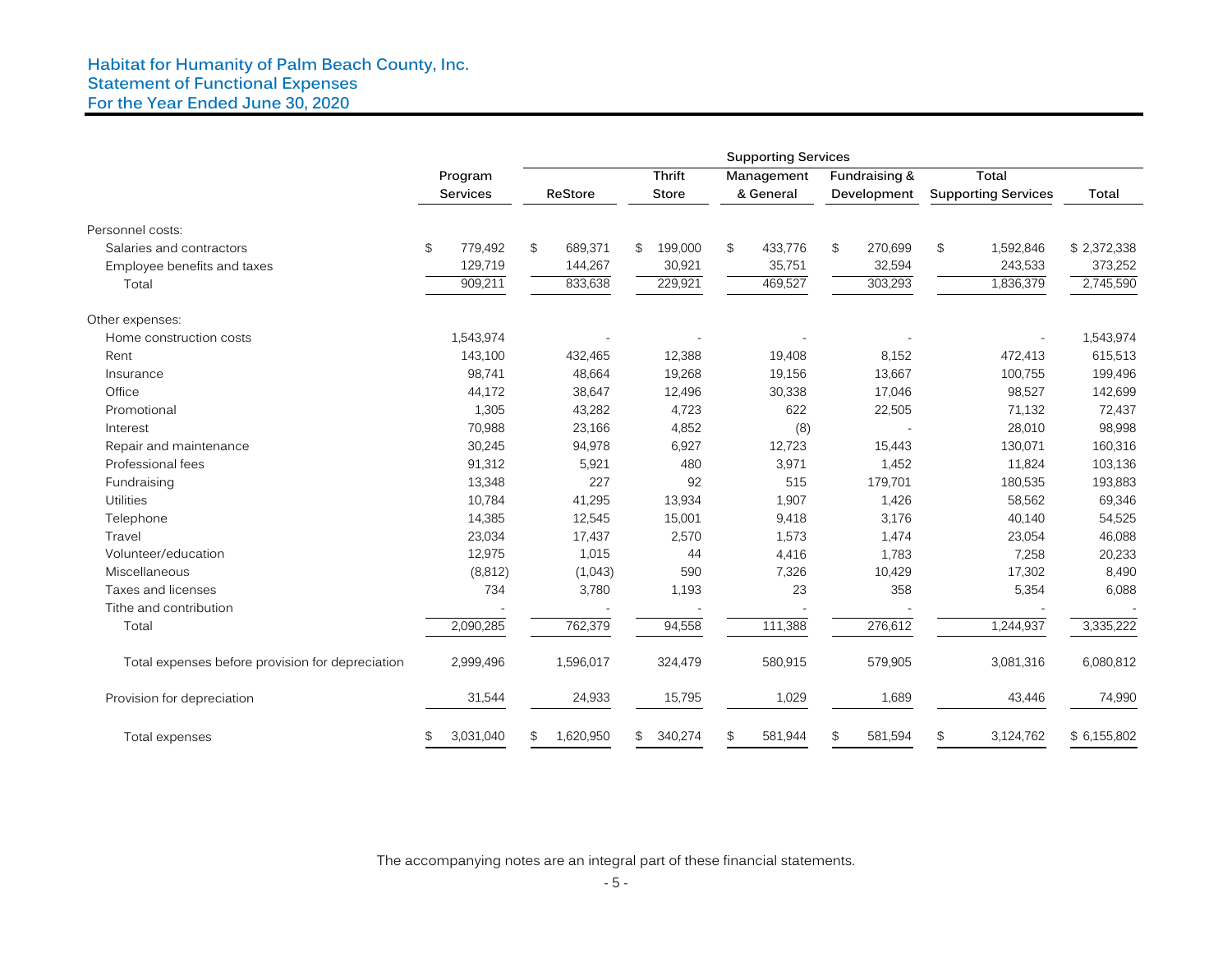|                                                  |                 |                 |               |                | <b>Supporting Services</b> |               |                |                            |              |
|--------------------------------------------------|-----------------|-----------------|---------------|----------------|----------------------------|---------------|----------------|----------------------------|--------------|
|                                                  | Program         |                 | <b>Thrift</b> |                | Management                 | Fundraising & |                | Total                      |              |
|                                                  | <b>Services</b> | ReStore         | <b>Store</b>  |                | & General                  | Development   |                | <b>Supporting Services</b> | Total        |
| Personnel costs:                                 |                 |                 |               |                |                            |               |                |                            |              |
| Salaries and contractors                         | \$<br>679,130   | \$<br>815,305   | \$<br>204,346 | $\mathfrak{S}$ | 358,142                    | \$<br>240,476 | $\mathfrak{S}$ | 1,618,269                  | \$2,297,399  |
| Employee benefits and taxes                      | 140,474         | 195,675         | 42,330        |                | 37,493                     | 32,803        |                | 308,301                    | 448,775      |
| Total                                            | 819,604         | 1,010,980       | 246,676       |                | 395,635                    | 273,279       |                | 1,926,570                  | 2,746,174    |
| Other expenses:                                  |                 |                 |               |                |                            |               |                |                            |              |
| Home construction costs                          | 2,048,736       |                 |               |                |                            |               |                |                            | 2,048,736    |
| Rent                                             | 128,391         | 344,517         | 12,785        |                | 15,998                     | 8,801         |                | 382,101                    | 510,492      |
| Insurance                                        | 86,403          | 63,296          | 15,113        |                | 22,654                     | 7,685         |                | 108,748                    | 195,151      |
| Office                                           | 34,181          | 67,959          | 15,100        |                | 31,167                     | 18,500        |                | 132,726                    | 166,907      |
| Promotional                                      | 1,440           | 41,587          | 7,574         |                | 225                        | 48,565        |                | 97,951                     | 99,391       |
| Interest                                         | 96,946          | 39,133          | 6,500         |                |                            |               |                | 45,633                     | 142,579      |
| Repair and maintenance                           | 25,904          | 92,478          | 6,454         |                | 21,740                     | 9,509         |                | 130,181                    | 156,085      |
| Professional fees                                | 121,087         | 2,124           | 2,048         |                | 11,789                     | 3,808         |                | 19,769                     | 140,856      |
| Fundraising                                      | 13,772          | 25              |               |                | 450                        | 181,640       |                | 182,115                    | 195,887      |
| <b>Utilities</b>                                 | 8,969           | 56,991          | 13,643        |                | 2,752                      | 1,435         |                | 74,821                     | 83,790       |
| Telephone                                        | 15,350          | 18,328          | 13,292        |                | 10,790                     | 3,978         |                | 46,388                     | 61,738       |
| Travel                                           | 28,061          | 24,617          | 3,991         |                | 8,132                      | 4,533         |                | 41,273                     | 69,334       |
| Volunteer/education                              | 19,748          | 2,074           | 337           |                | 13,945                     | 1,706         |                | 18,062                     | 37,810       |
| Miscellaneous                                    | 4,753           |                 |               |                | 5,229                      | 16,651        |                | 21,880                     | 26,633       |
| Taxes and licenses                               | 4,281           | 3,786           | 1,206         |                | 535                        | 31            |                | 5,558                      | 9,839        |
| Tithe and contribution                           | 9,000           |                 |               |                |                            |               |                |                            | 9,000        |
| Total                                            | 2,647,022       | 756,915         | 98,043        |                | 145,406                    | 306,842       |                | 1,307,206                  | 3,954,228    |
| Total expenses before provision for depreciation | 3,466,626       | 1,767,895       | 344,719       |                | 541,041                    | 580,121       |                | 3,233,776                  | 6,700,402    |
| Provision for depreciation                       | 30,060          | 45,799          | 18,084        |                | 2,388                      | 1,540         |                | 67,811                     | 97,871       |
| Total expenses                                   | \$<br>3,496,686 | \$<br>1,813,694 | \$<br>362,803 | $\mathfrak{S}$ | 543,429                    | \$<br>581,661 | \$             | 3,301,587                  | \$ 6,798,273 |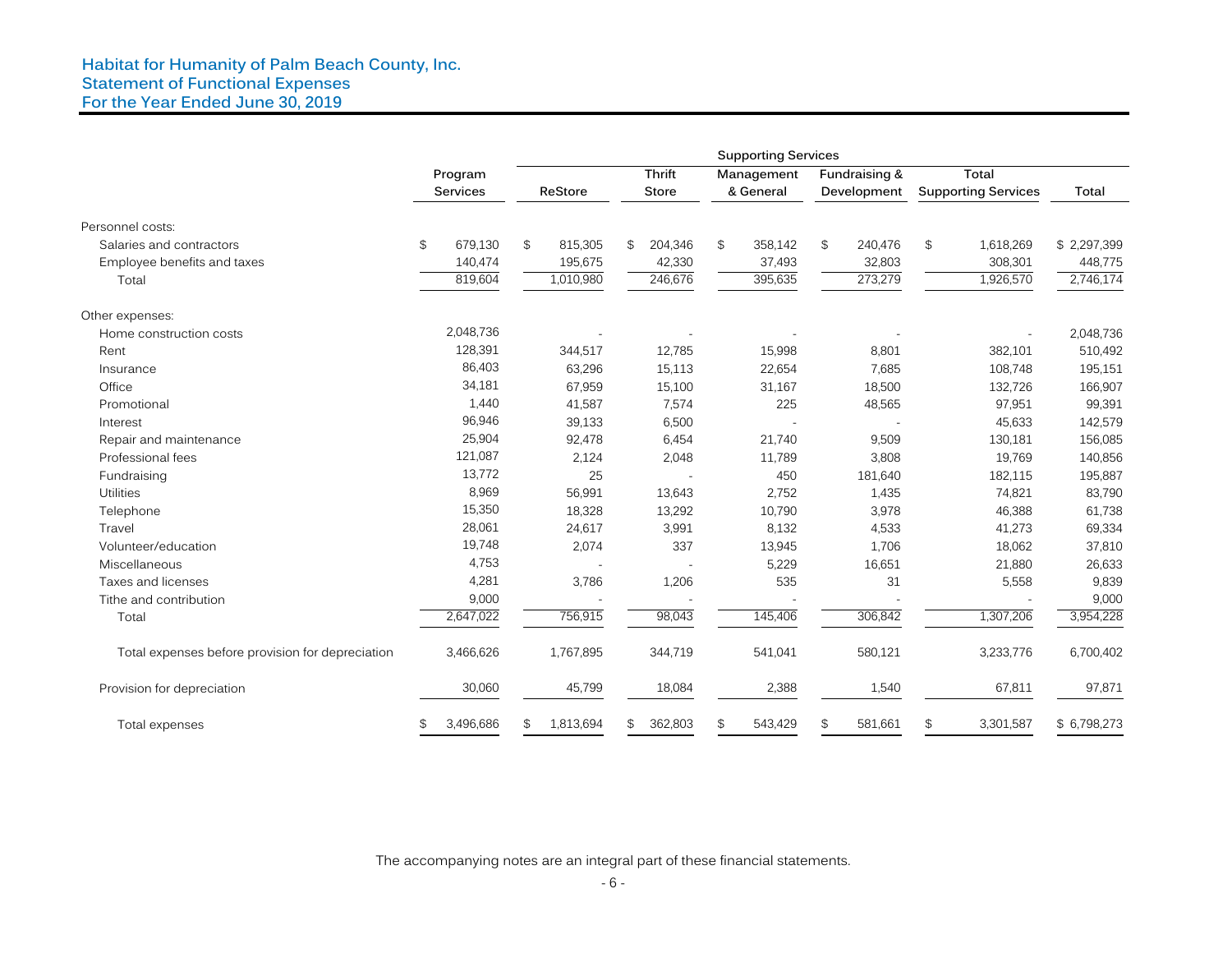## **Habitat for Humanity of Palm Beach County, Inc. Statements of Cash Flows For the Years Ended June 30, 2020 and 2019**

|                                                                                | 2020             |    | 2019        |
|--------------------------------------------------------------------------------|------------------|----|-------------|
|                                                                                |                  |    |             |
| Cash flows from operating activities:<br>Change in net assets                  | \$<br>(607, 396) | \$ | 429,907     |
| Activities to reconcile change in net assets to net cash provided by (used in) |                  |    |             |
| operating activities:                                                          |                  |    |             |
| Provision for depreciation                                                     | 74,990           |    | 97,871      |
| Amortization of discount on unconditional promises to give                     | (23, 689)        |    | (24, 923)   |
| Net investment return                                                          | (288)            |    | (1,336)     |
| Home sales through mortgage notes receivable                                   | (737,600)        |    | (1,042,367) |
| Net (decrease) increase in mortgage discounts                                  | (7, 723)         |    | 205,930     |
| Value of donated inventory (ReStore and Thrift) sold                           | (2,243,015)      |    | (2,857,384) |
| In-kind donation of inventory - homes held for resale                          | 2,000,053        |    | 2,830,894   |
| Casualty loss on inventory                                                     |                  |    | 324,233     |
| Impairment loss of property and equipment                                      |                  |    | 618,302     |
| Decrease in interest swap rate agreement included in interest expense          | (9,866)          |    | (6, 879)    |
| Gain on sale of mortgage notes receivable                                      | (487, 032)       |    | (346, 173)  |
| Loss on sale of property and equipment                                         | 1,503            |    |             |
| Change in assets and liabilities:                                              |                  |    |             |
|                                                                                |                  |    |             |
| (Increase) decrease in:                                                        |                  |    |             |
| Unconditional promises to give                                                 | 327,150          |    | 483,400     |
| Accounts receivable - trade                                                    | (6,978)          |    | (24, 888)   |
| Accounts receivable - insurance                                                | 1,431,918        |    | (1,431,918) |
| Inventory - land                                                               | 33,500           |    | (97,999)    |
| Inventory - homes under construction                                           | 8,905            |    | 161,283     |
| Inventory - homes held for resale                                              | 1,999            |    | (30, 366)   |
| Other assets                                                                   | (35, 434)        |    | 28,960      |
| Increase (decrease) in:                                                        |                  |    |             |
| Accounts payable                                                               | 182,536          |    | (78,539)    |
| Accrued expenses                                                               | 52,989           |    | (7, 153)    |
| Escrow deposits                                                                | 60,067           |    | (300, 509)  |
| Net cash provided by (used in) operating activities                            | 16,589           |    | (1,069,654) |
| Cash flows from investing activities:                                          |                  |    |             |
| Payments received on mortgage notes receivable                                 | 714,671          |    | 414,960     |
| Proceeds from sale of mortgage notes receivable                                | 854,062          |    | 689,561     |
| Purchase of property and equipment                                             | (379, 158)       |    | (34,516)    |
| Net cash provided by investing activities                                      | 1,189,575        |    | 1,070,005   |
| Cash flows from financing activities:                                          |                  |    |             |
| Payments on line of credit                                                     | (608, 469)       |    | (731,964)   |
| Advances on line of credit                                                     | 588,133          |    | 489,180     |
| Payments on debt                                                               | (794, 357)       |    | (119, 979)  |
| Proceeds from debt                                                             | 469,617          |    |             |
| Net cash used in financing activities                                          | (345,076)        |    | (362, 763)  |
| Net increase (decrease) in cash, cash equivalents and restricted cash          | 861,088          |    | (362, 412)  |
|                                                                                |                  |    |             |
| Cash, cash equivalents and restricted cash, beginning of year                  | 1,232,171        |    | 1,594,583   |
| Cash, cash equivalents and restricted cash, end of year                        | \$<br>2,093,259  | \$ | 1,232,171   |
| Supplemental disclosure of cash activities:                                    |                  |    |             |
| Cash paid for interest                                                         | \$<br>98,997     | \$ | 142,580     |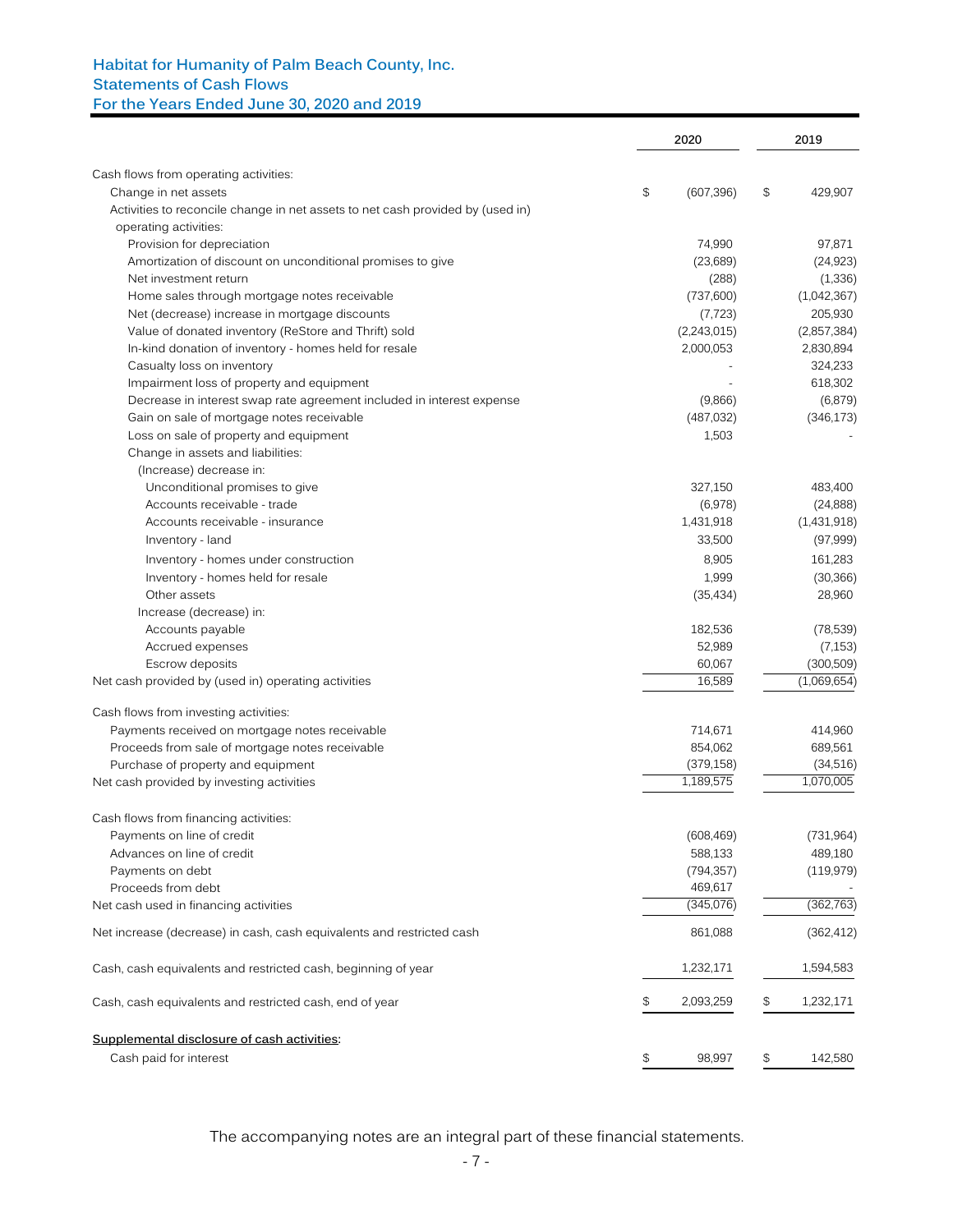## **Note 1 – Organization and Purpose**

Habitat for Humanity of Palm Beach County, Inc. (the "Organization") was founded in October 1986 as a nonprofit ecumenical Christian housing ministry affiliated with Habitat for Humanity International, Inc., an organization with affiliates worldwide that seeks to eliminate poverty housing and homelessness from the world, and to make decent shelter a matter of conscience and action. Through volunteer labor and donations of money and materials, the Organization builds simple decent houses with the help of low-income homeowner families. The Organization focuses its efforts in the areas of West Palm Beach, Lake Worth, Jupiter and western communities in the Glades area, Florida. The Organization also operates a thrift store and ReStores. The proceeds from these stores go towards the funding of the Organization's homebuilding efforts.

The houses built by the Organization and its volunteers are sold to partner families at no profit and are financed with affordable no-interest loans. The homeowner's monthly mortgage payments go into a revolving fund that is used to build more houses. In addition to a down payment and the monthly mortgage payment, each homeowner family invests hundreds of hours of their own labor into the building of their house as well as the houses of others.

## **Note 2 – Summary of Significant Accounting Policies**

#### **Basis of Presentation**

The Organization's financial statements have been prepared in accordance with accounting principles generally accepted in the United States of America ("U.S. GAAP"), which requires the Organization to report information regarding its financial position and activities according to the following net asset classifications:

**Net assets without donor restrictions:** Net assets that are not subject to donor-imposed restrictions and may be expended for any purpose in performing the primary objectives of the Organization. These net assets may be used at the discretion of Organization's management and the Board of Directors.

**Net assets with donor restrictions:** Net assets subject to stipulations imposed by donors, and grantors. Some donor restrictions are temporary in nature; those restrictions will be met by actions of the Organization or by the passage of time. Other donor restrictions are perpetual in nature, where by the donor has stipulated the funds be maintained in perpetuity. Donor restricted contributions are reported as increases in net assets with donor restriction. When a restriction expires, net assets are reclassified from net assets with donor restriction to net assets without donor restriction in the statements of activities and changes in net assets.

#### **Revenue and Support**

Contributions received are recorded as net assets with or without donor restricted support, depending on the existence and/or nature of any donor restrictions. All contributions are considered to be available without donor restrictions unless specifically restricted by the donor. Amounts received that are designated for a future period or restricted by the donor for specific purposes are reported as net assets with donor restriction. When a restriction expires, net assets with donor restriction are reclassified to net assets without donor restriction.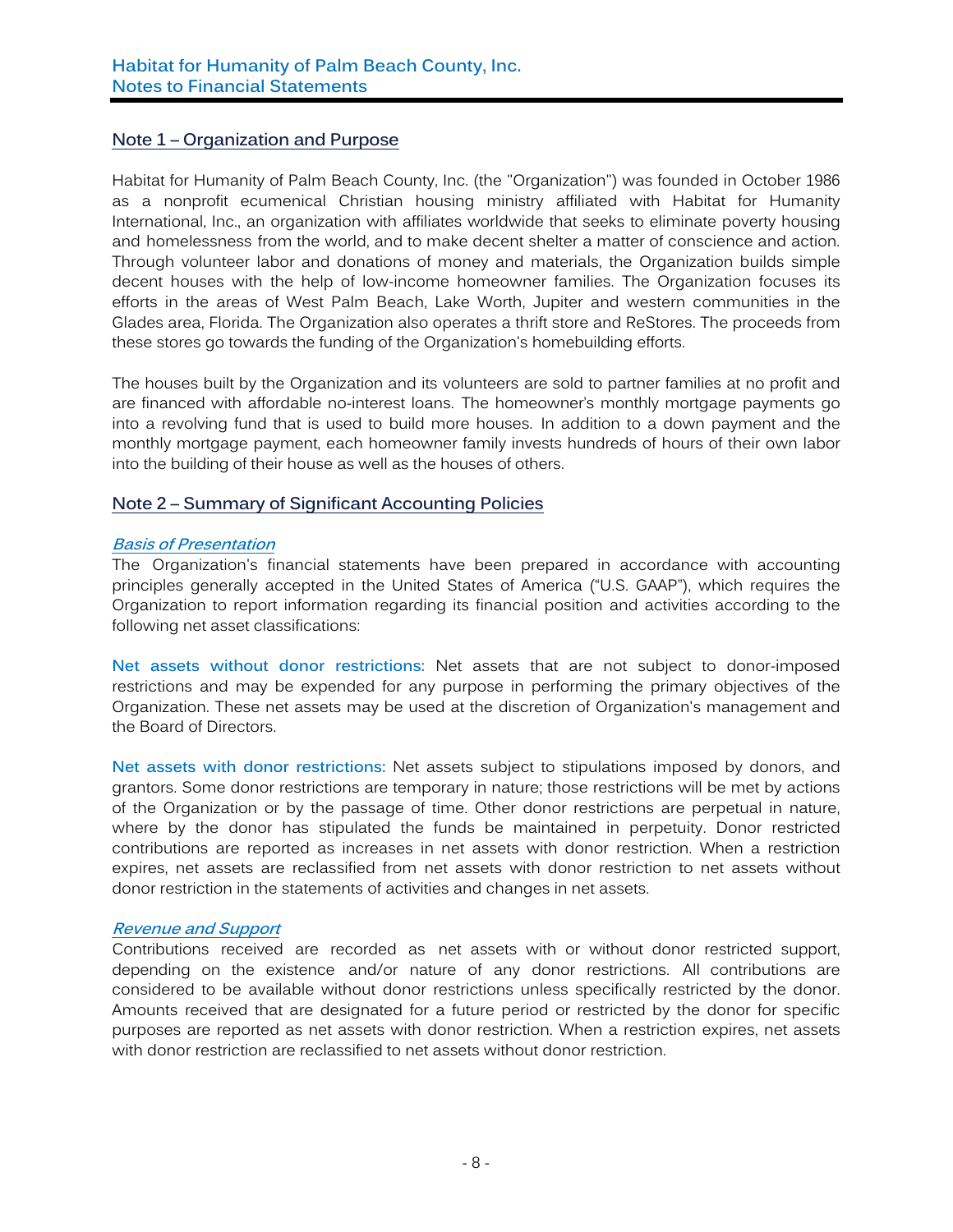#### **Revenue and Support, continued**

Donated assets are valued at the estimated fair-market value at the date of receipt. Donated services are recognized as revenue only if the service requires specific expertise and is provided by professionals. Volunteers have also donated significant amounts of time in building the houses; however, such services have not been recognized as revenue. Revenue from the sale of inventory-Thrift and ReStore is recognized at the point-of-sale.

Revenues from the sale of houses are recognized upon the transfer to the homeowners and are based upon the amount the purchasers are able to pay. The revenues and related mortgages are recorded at the discounted value of payments to be received over the lives of the mortgage. Non-interest bearing mortgages have been discounted based upon prevailing market rates for low-income housing at inception of the mortgages. Discounts are amortized and recognized as program service revenues in the statements of activities and changes in net assets using the effective interest method over the lives of the mortgages.

Grants from governmental agencies are recognized as revenue when the grant funds have been expended in accordance with the provisions of the respective agreements.

#### **Cash Flows**

The Organization presents its cash flows using the indirect method. The Organization considers all highly liquid investments with original maturities of three (3) months or less when acquired to be cash equivalents and excludes restricted cash.

#### **Restricted Cash**

Restricted cash consists of amounts not available for the Organization's operations. Restricted cashescrow deposits are funds received from homeowners for the payment of property taxes and insurance included in the related escrow deposits liability. Escrow deposits may also include principal and interest payments received from homeowners and owed to financial institutions on mortgage notes receivable sold. Restricted cash-Neighborhood Stabilization Program ("NSP2") consists of principal payments received on mortgage notes receivable from homeowners related to homes sold under the NSP2 grant (See Commitments and Contingencies Note).

#### **Promises to Give**

Promises to give are stated at fair value, which represents the net present value of future payments. Promises to give with due dates extending beyond one year are discounted to present value using a risk-free interest rate with similar term investments with an added amount for economic uncertainty. Unconditional promises to give are recognized as revenues in the period received and as assets, decreases of liabilities, or expenses depending on the form of the benefits received. Conditional promises to give are recognized when the conditions on which they depend are substantially met. Management records an allowance for uncollectible promises to give based on historical experience.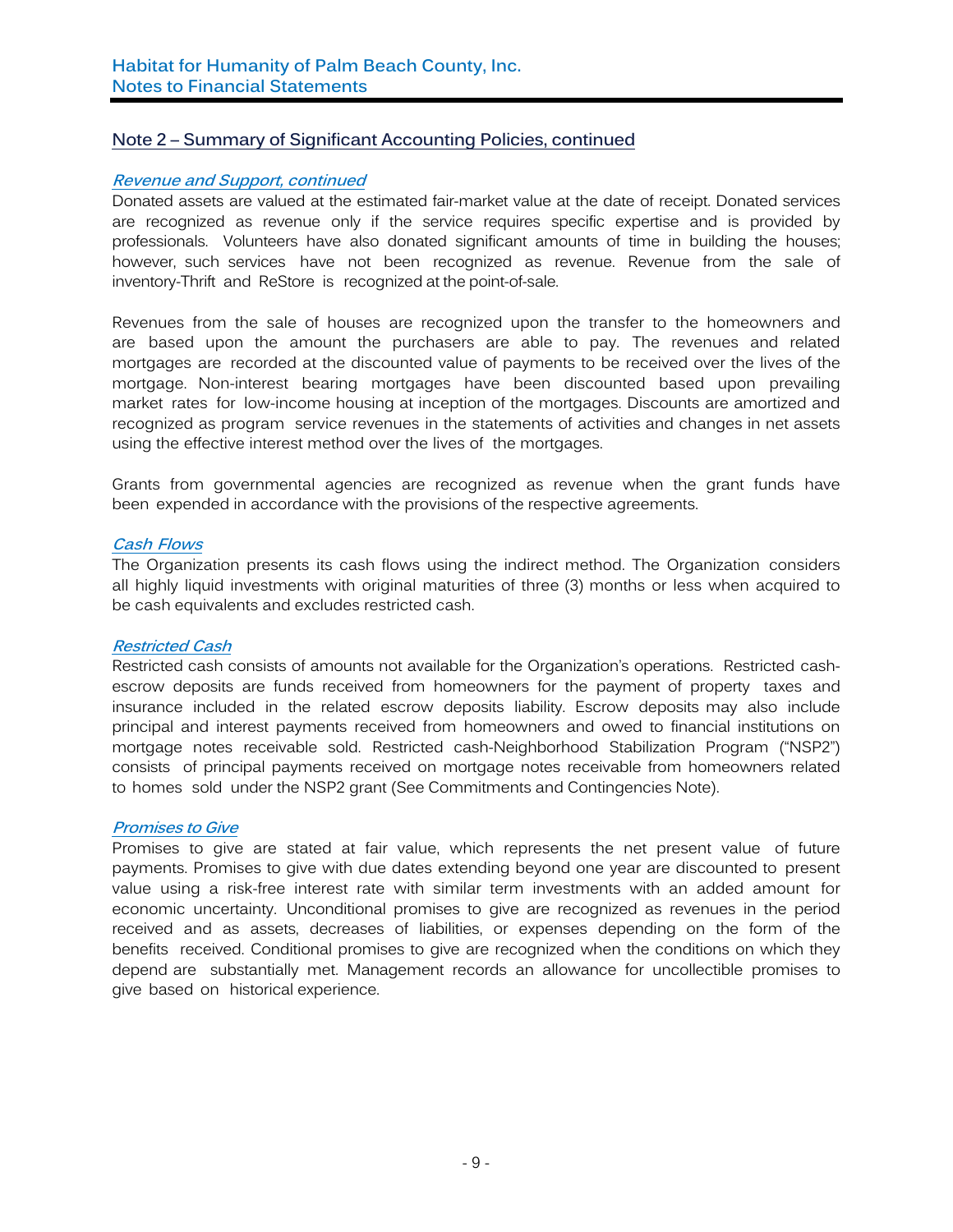#### **Mortgage Notes Receivable**

When the Organization sells a home, it accepts two installment notes in return. The first is an interest-free monthly installment note based upon the amount the purchaser is able to pay for a term of 25 to 30 years with principal payments due monthly. The amount recorded is at the face amount of the note, less an unamortized discount and an allowance for uncollectible accounts. Management records an allowance for uncollectible accounts on mortgage notes receivable based on a factor of approximately 1.5% to 2% of mortgages less the unamortized discount. In addition, management periodically reviews the mortgage notes receivable balances and provides an additional allowance for accounts which may be uncollectible. As of June 30, 2020 and 2019, the allowance for uncollectible accounts for mortgage notes receivable was \$62,659 and \$69,151, respectively.

The second note is a trust deed. It is interest-free and for a similar term of years as the first note. The amount is based on the difference between the appraised value of the home and the face amount of the first note. It is issued to ensure that the homeowner will not transfer, sell or assign their title of interest in the property or to cease to occupy the property within a relatively short period of time. The second note is forgiven upon repayment of the first note. The second note and its resulting contingent gain are not recorded on either the statements of financial position or the statements of activities and changes in net assets. An estimate of the gain on the second trust deed cannot be made. It is unlikely that any gain will be realized.

## **Inventory – ReStore and Thrift**

Substantially all inventories at ReStore and Thrift stores are donated. Inventory includes donated household building materials, appliances, furniture and clothing that are sold at the Habitat ReStore and Thrift stores. Donated merchandise is recorded at its estimated fair market value, which is determined based on the future economic benefit.

#### **Inventory – Land**

Land is carried at cost when purchased or fair market value when acquired by gift. Land inventory is tracked by lot numbers and reduced when parcels are sold or when construction begins and the parcels are transferred to inventory-homes under construction.

#### **Inventory – Homes Under Construction**

Homes under construction are carried at cost or at market value when materials are donated. The carrying amount represents the accumulated costs of houses under construction and land improvements. Construction costs consist of direct materials and labor costs incurred. Construction costs are expensed when the property is completed and sold to the homeowner. Costs accumulated in excess of the anticipated sales price are recorded in home construction costs in the statements of functional expenses. During the years ended June 30, 2020 and 2019, costs incurred in excess of the actual or anticipated selling prices (net of unamortized discounts) recognized in home construction costs in the statements of functional expenses were \$1,005,006 and \$727,521, respectively.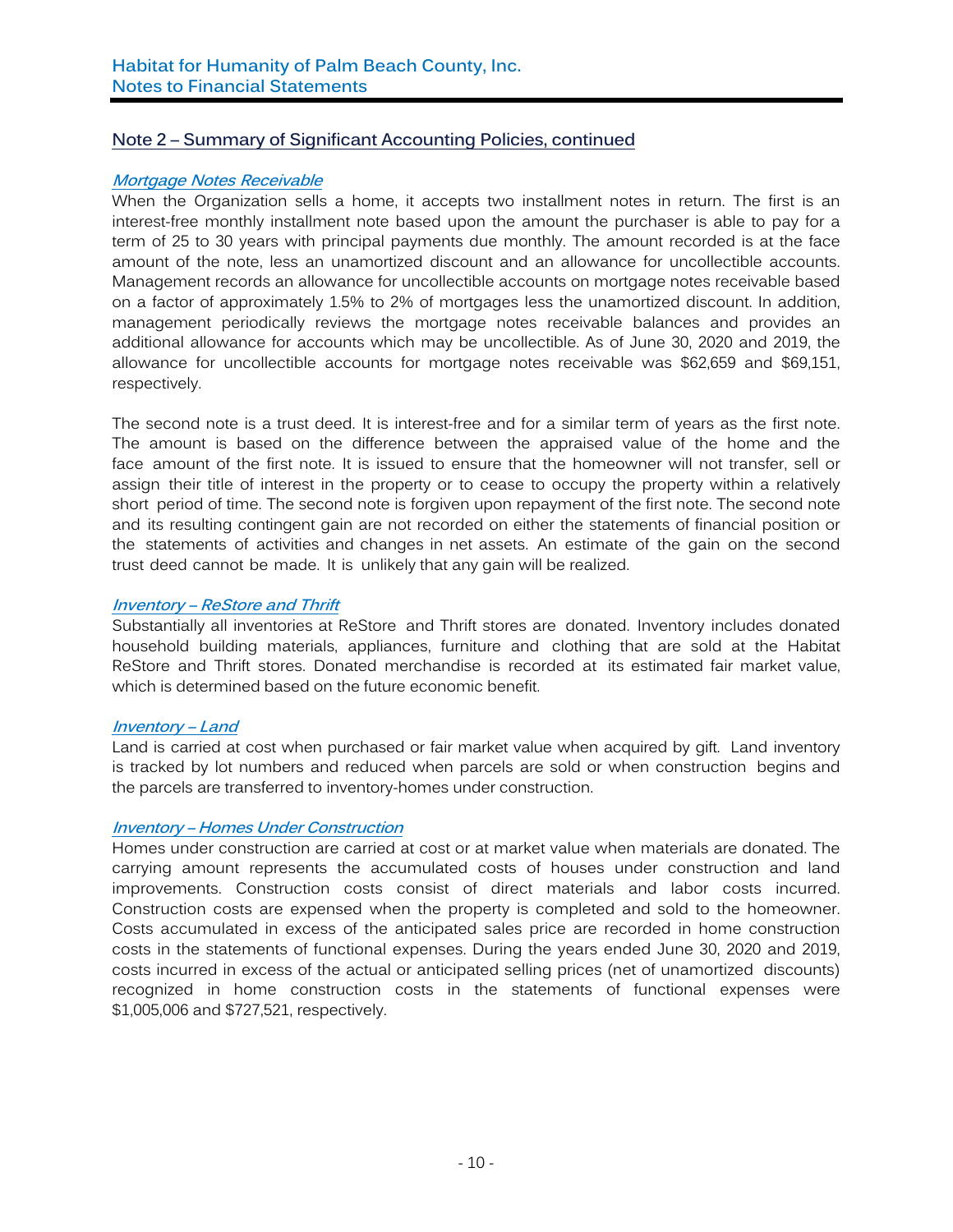#### **Inventory – Homes Held for Resale**

Homes held for resale are carried at cost when purchased or market value when acquired by gift. The balance is expensed in home construction costs in the statements of functional expenses when the property is sold to the homeowner. Homes held for resale are written down to the anticipated selling prices of the homes (net of unamortized discounts) when prequalified families are identified. As of June 30, 2020 and 2019, homes held for resale consisted of two (2) and three (3) donated homes, respectively, which were carried at fair value and had not been written down as prequalified families had not been identified.

#### **Property and Equipment**

Property and equipment are carried at cost if purchased or, if donated, at fair value on the date of donation, less accumulated depreciation. The Organization capitalizes all long-lived assets with an estimated useful life of more than three years and an original cost of \$800 or more. The Organization follows the policy of providing for depreciation using the straight-line method over the estimated useful life of each type of asset which is as follows:

| Building and improvements | 7 - 40 years   |
|---------------------------|----------------|
| Furniture and fixtures    | 5 years        |
| Vehicles                  | 5 years        |
| Machinery and equipment   | 5 years        |
| Software                  | 5 years        |
| Leasehold improvements    | $4 - 10$ years |

Donations of property and equipment are reported as net assets without donor restricted support unless the donor has restricted the donated asset to a specific purpose. Assets donated with explicit restrictions regarding their use and contributions of cash that must be used to acquire property and equipment are reported as net assets with donor restricted support. Without donor stipulations regarding how long these donated assets must be maintained, the Organization reports expirations of donor restrictions when the donated assets are placed in service, reclassifying net assets with donor restricted support to net assets without donor restricted support.

Maintenance and repairs to property and equipment are charged to expense when incurred. Additions and major renewals are capitalized. When assets are retired or otherwise disposed of, the cost or donated value and the related accumulated depreciation are removed from the accounts and any resulting gain or loss is reflected in income for the period.

#### **Valuation of Long-Lived Assets**

The Organization accounts for the valuation of long-lived assets under authoritative guidance issued by the Financial Accounting Standards Board ("FASB"), which requires that long-lived assets and certain intangible assets be reviewed for impairment whenever events or circumstances indicate that the carrying amount of an asset may not be recoverable. Recoverability of the long-lived assets is measured by a comparison of the carrying amount of the asset to future undiscounted net cash flows expected to be generated by the assets.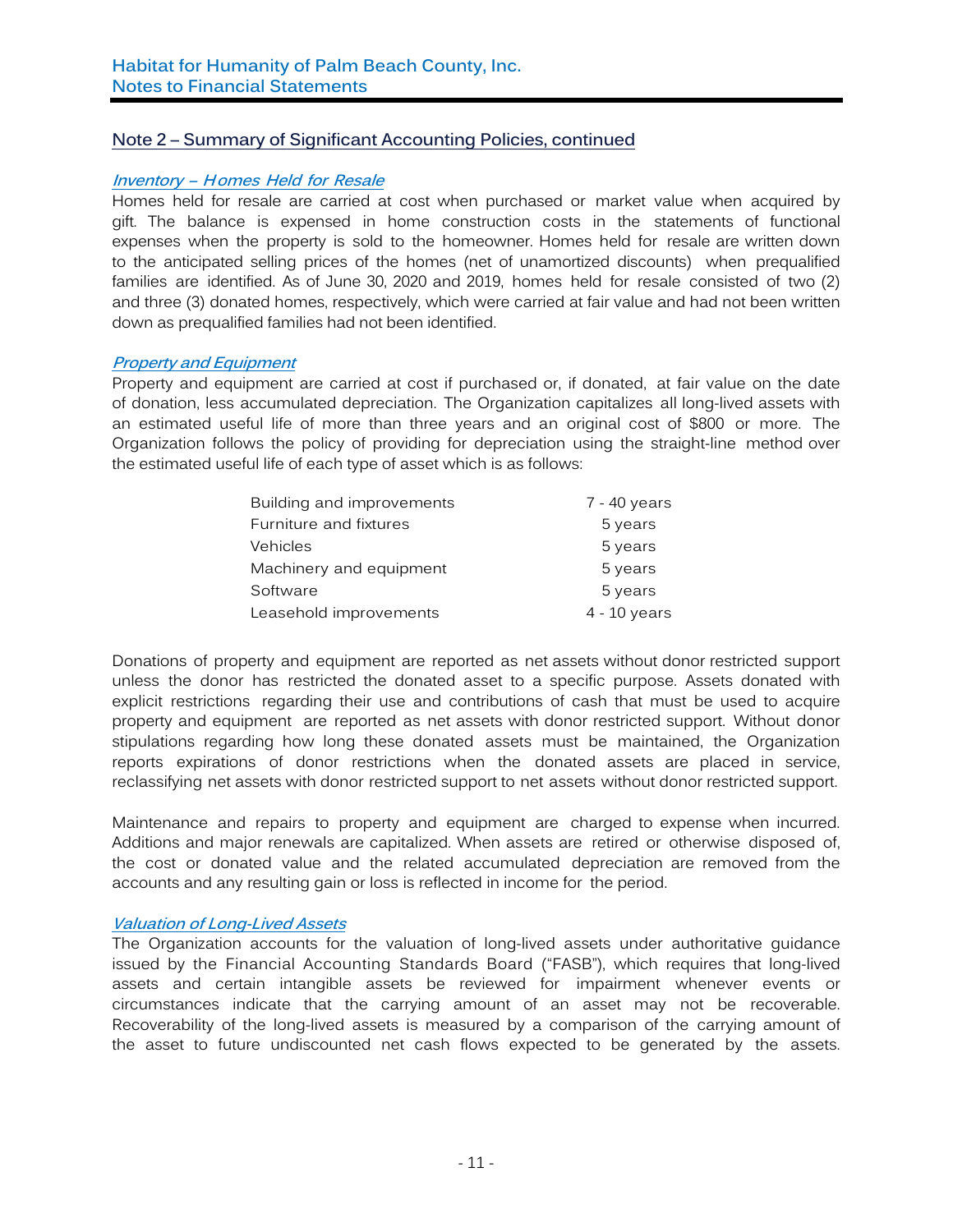#### **Valuation of Long-Lived Assets, continued**

If such assets are considered to be impaired, the impairment to be recognized is measured by the amount by which the carrying amount of the assets exceeds the estimated fair value of the assets. Assets to be disposed of are reported at the lower of the carrying amount or fair value, less costs to sell.

As described in the ReStore Property Damage Note, in May of 2019, the Riviera Beach, Florida Restore experienced a fire that led to extensive property damage. An impairment loss to the building and building improvements was recorded during the year ended June 30, 2019 in the amount of \$618,302. No indicators of impairment were identified for the year ended June 30, 2020. Reconstruction costs will be capitalized as new property and depreciated over its useful life. All costs associated with clean-up and repairs are charged to expense when incurred.

#### **Insurance Proceeds**

The Organization accounts for insurance proceeds in accordance with the FASB Accounting Standards Codification ("ASC") 450, *Contingencies*, if insurance proceeds are estimable and probable but have not yet been received, management will record a provision for insurance proceeds not to exceed the write off of the damaged property charged against operations. Conversely, a gain is only recorded if the insurance proceeds have been received and a gain exists. As described in the ReStore Property Damage Note, in May of 2019, the Riviera Beach, Florida ReStore experienced a fire that led to extensive property damage. A gain on insurance proceeds was recorded during the year ended June 30, 2019 in the amount of \$589,383.

In April of 2020, a home under construction experienced a fire that led to property damage. A loss related to the damage was recorded during the year ended June 30, 2020 in the amount of \$5,000.

#### **Derivative Financial Instruments**

The Organization makes limited use of derivative instruments for the purpose of managing interest rate risks. An interest rate swap agreement is used to partially convert the Organization's variable rate debt to a fixed rate. In accordance with the FASB ASC 815, *Derivatives and* Hedging, the interest rate swap agreement is measured at fair value as an asset or liability on the statements of financial position with corresponding changes being recorded in the statements of activities and changes in net assets. Fair value is estimated based on a current market quote for a similar instrument. The interest rate swap terminated in March of 2020.

#### **Accrued Compensated Absences**

Paid time off is accrued based on completed years of employment. Employees are paid for accrued paid time off as of the last day of employment subject to certain limitations. As of June 30, 2020 and 2019, the amount of accrued paid time off was \$122,354 and \$142,949, respectively.

## **Functional Expenses**

Program and supporting services are charged with their direct expenses. Other expenses are allocated based on management's estimate of their proportionate share of total expenses.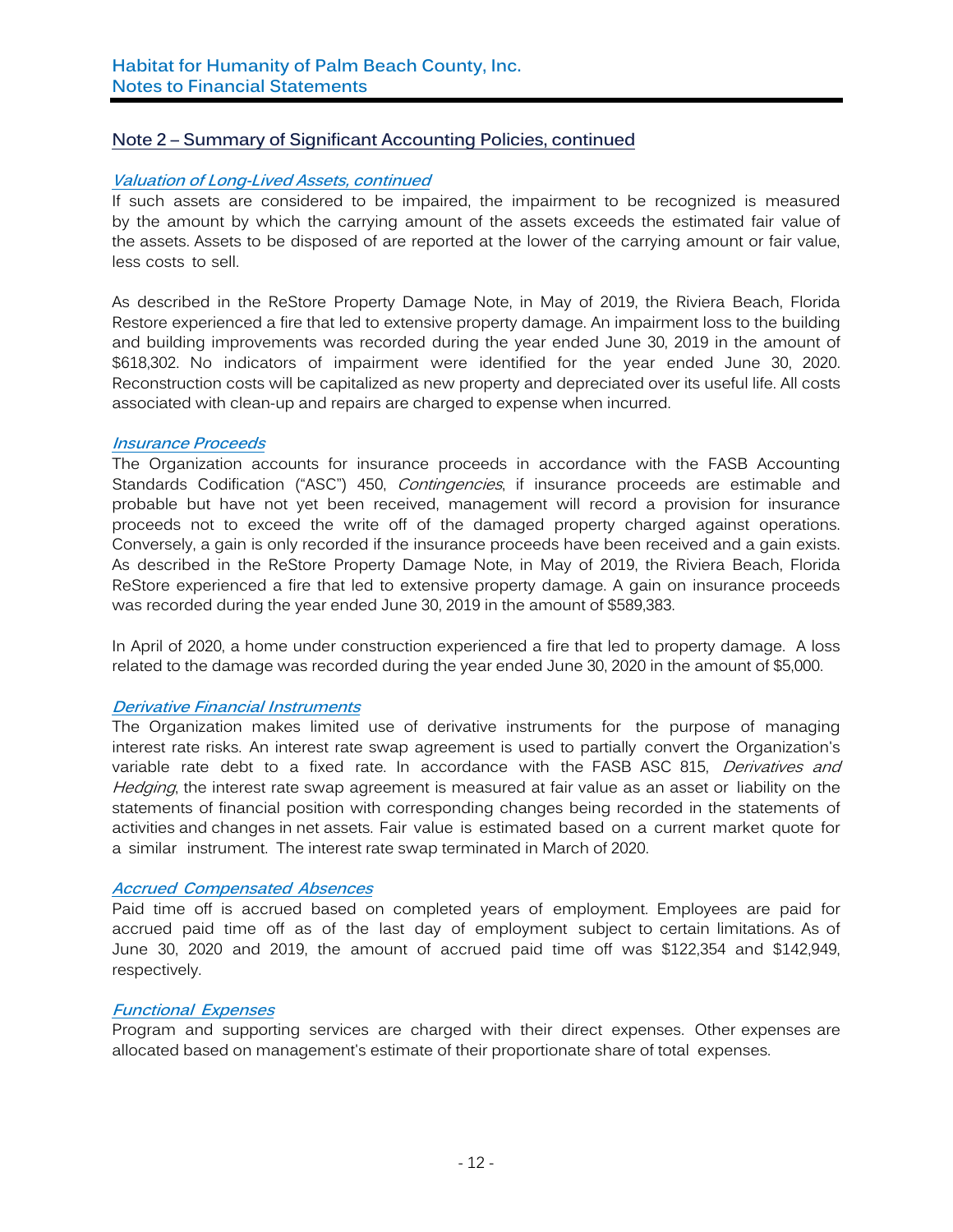#### **Income Taxes**

The Organization is a not-for-profit organization that is exempt from income taxes under Section 501(c)(3) of the Internal Revenue Code ("IRC"). Accordingly, no provision for income taxes has been recorded in the financial statements. The Organization is required to operate in conformity with the provisions of the IRC to maintain its exempt status. The Organization's tax years subject to examination by tax authorities generally remain open for three (3) years from the date of filing.

## **Use of Estimates**

The presentation of the financial statements in conformity with U.S. GAAP requires management to make estimates and assumptions that affect the reported amounts of assets and liabilities and disclosure of contingent assets and liabilities at the date of the financial statements and the reported amounts of revenues and expenses during the reporting period. Actual results could differ from those estimates.

#### **Concentrations of Credit Risk**

Financial instruments, which potentially subject the Organization to concentrations of credit risk, consist primarily of cash maintained in financial institutions in excess of the Federal Deposit Insurance Corporation ("FDIC") insured limit of \$250,000. Although cash balances may exceed federally insured limits at times during the year, the Organization has not experienced and does not expect to incur any losses in such accounts. As of June 30, 2020 and 2019, the Organization had \$1,687,338 and \$768,871, respectively, held in excess of the FDIC limits. Cash is maintained with what management believes to be high quality financial institutions to limit its risk.

#### **Recent Accounting Pronouncements**

In June 2016, the FASB issued Accounting Standards Update ("ASU") No. 2016-13, Financial Instruments-Credit Losses (Topic 326): Measurement of Credit Losses on Financial Instruments, which requires the measurement and recognition of expected credit losses for financial assets held at amortized cost. ASU No. 2016-13 replaces the existing incurred loss impairment model with an expected loss methodology, which will result in more timely recognition of credit losses. ASU No. 2016-13 is effective for annual reporting periods, and interim periods with those years beginning after December 15, 2020. We are currently in the process of evaluating the impact of the adoption of ASU No. 2016-13 on our financial statements.

In June 2018, the FASB issued ASU No. 2018-08 - Not-for-Profit Entities (Topic 958), Clarifying the Scope and the Accounting Guidance for Contributions Received and Contributions Made, which clarifies and improves the scope and the accounting guidance for contributions received and contributions made. ASU No. 2018-08 should assist entities in (i) evaluating whether transactions should be accounted for as contributions (nonreciprocal transactions) within the scope of Topic 958, Not-for-Profit Entities, or as exchange (reciprocal) transactions subject to other guidance and (ii) determining whether a contribution is conditional. ASU No. 2018-08 is effective for fiscal years beginning after December 15, 2019. Early adoption is permitted. The Organization does not expect the adoption of ASU No. 2018-08 to have a material effect on the financial statements and disclosures.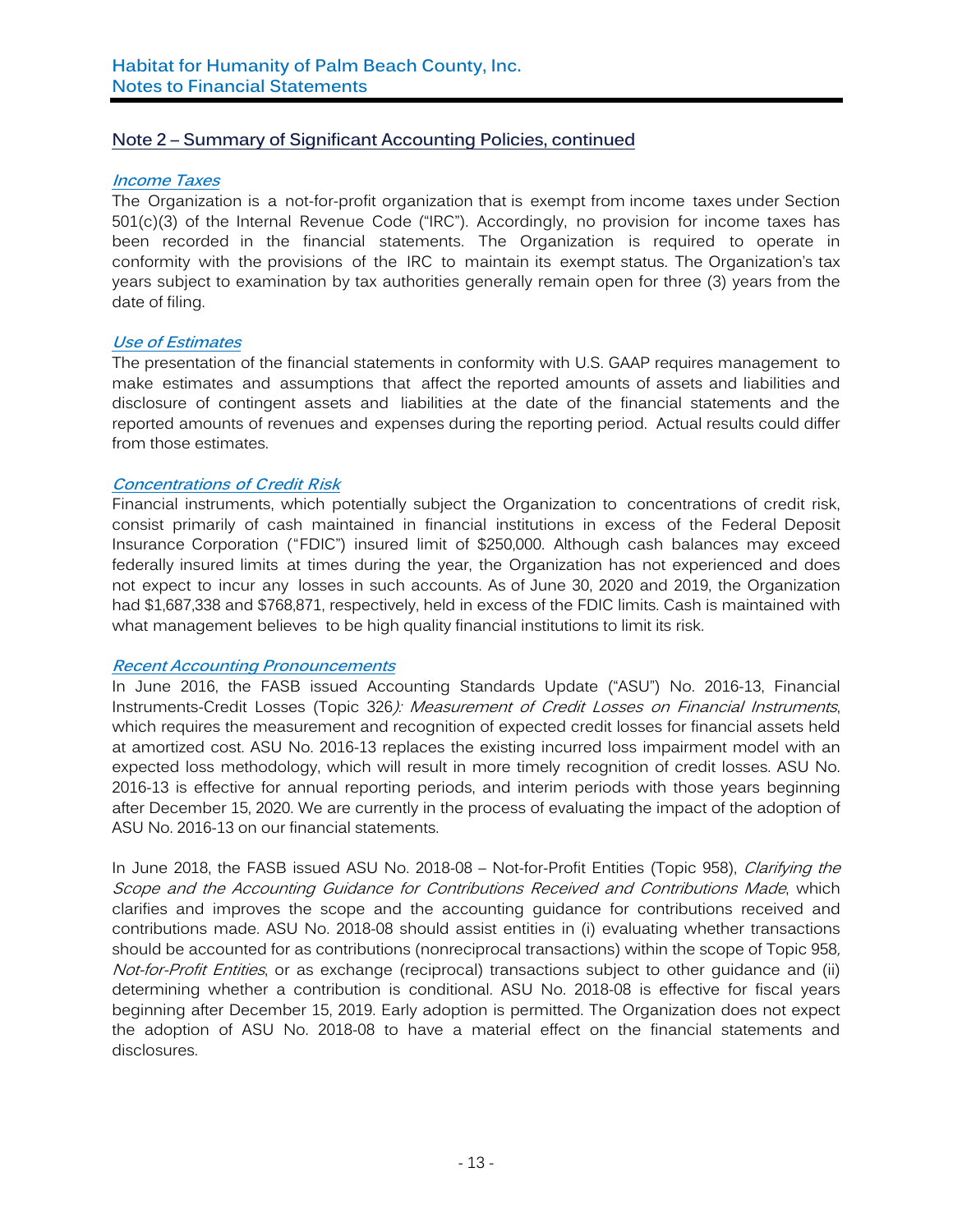#### **Reclassification**

Certain amounts in the prior period financial statements have been reclassified to conform to the presentation of the current period financial statements. These reclassifications had no effect on the previously reported change in net assets.

## **Date of Management's Review**

In preparing the financial statements, the Organization has evaluated events and transactions for potential recognition or disclosure through January 13, 2021, the date that the financial statements were available to be issued.

## **Note 3 – Unconditional Promises to Give**

Unconditional promises to give are stated at fair value, which represents the net present value of future payments less an allowance for uncollectible accounts. As of June 30, 2020 and 2019, an allowance was not considered necessary. The outstanding balances of unconditional promises to give consists of the following as of June 30:

|                                                              |   | 2020                 |   | 2019                  |
|--------------------------------------------------------------|---|----------------------|---|-----------------------|
| Unconditional promises to give<br>Less: unamortized discount | S | 860.350<br>(12, 812) | S | 1,187,500<br>(36,501) |
| Unconditional promises to give, net                          | S | 847.538              | S | 1,150,999             |

Details of unconditional promises to give consists of the following as of June 30:

|                                                 | 2020 |                    |    | 2019               |
|-------------------------------------------------|------|--------------------|----|--------------------|
| Due within one year<br>Due in one to five years | S    | 660,350<br>200,000 | S  | 637,500<br>550,000 |
| Total unconditional promises to give            |      | 860,350            | \$ | 1,187,500          |

For the years ended June 30, 2020 and 2019, unconditional promises to give were discounted using rates ranging from 0.8% to 2%. Discounts on promises to give received in prior years are recognized as increases to contribution revenue while discounts on promises to give received in the current year are recognized as decreases to contribution revenue. For the years ended June 30, 2020 and 2019, the net effect recognized in the statements of activities and changes in net assets were increases to contribution revenue of \$23,689 and \$24,923, respectively.

## **Note 4 – Mortgage Notes Receivable**

The mortgage notes receivable are recorded at the face amount less the unamortized discounts. The discount rates for the years ended June 30, 2020 and 2019 are 7.38% and 7.66%, respectively. As of June 30, 2020 and 2019, the Organization has an allowance for uncollectible accounts of \$62,659 and \$69,151, respectively.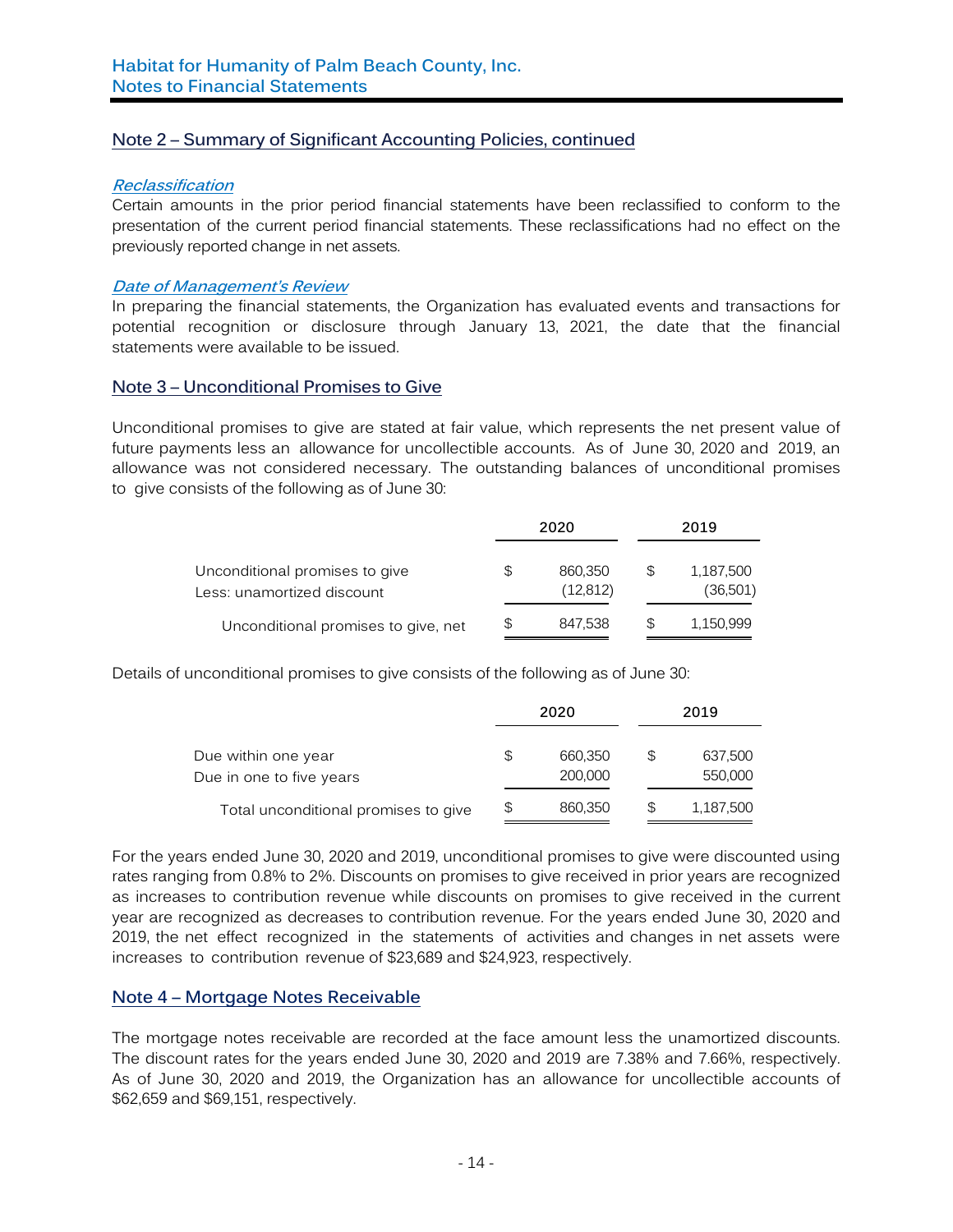## **Note 4 – Mortgage Notes Receivable, continued**

The outstanding balances consist of the following as of June 30:

|                                                               | 2020                    |   | 2019                     |
|---------------------------------------------------------------|-------------------------|---|--------------------------|
| Face amount of mortgage notes receivable                      | \$<br>8.951.237         | S | 9,878,704                |
| Unamortized discounts<br>Allowance for uncollectible accounts | (5,329,389)<br>(62,659) |   | (5,913,986)<br>(69, 151) |
| Total mortgage notes receivable, net                          | \$<br>3,559,189         | S | 3,895,567                |

At times, the Organization may sell mortgage notes receivable to financial institutions. During the years ended June 30, 2020 and 2019, the Organization sold mortgage notes receivable with a net book value of \$367,156 and \$274,431, respectively (including of unamortized discounts of \$581,801 and \$415,130, respectively). Subject to certain conditions, the Organization may be contingently liable to the financial institutions for non-performing mortgage notes receivable (see Commitments and Contingencies Note).

## **Note 5 – Property and Equipment**

Property and equipment used in operations consists of the following as of June 30:

|                                | 2020 |           |     |           |  |  |  |  |  |  |  | 2019 |
|--------------------------------|------|-----------|-----|-----------|--|--|--|--|--|--|--|------|
| Buildings and improvements     | \$   | 1,384,334 | \$  | 1,027,082 |  |  |  |  |  |  |  |      |
| Vehicles                       |      | 225,719   |     | 205,317   |  |  |  |  |  |  |  |      |
| Leasehold improvements         |      | 148,355   |     | 148,355   |  |  |  |  |  |  |  |      |
| Land                           |      | 75,000    |     | 75,000    |  |  |  |  |  |  |  |      |
| Machinery and equipment        |      | 41,907    |     | 41,907    |  |  |  |  |  |  |  |      |
| Furniture and fixtures         |      | 41,920    |     | 41,920    |  |  |  |  |  |  |  |      |
| Software                       |      | 5,703     |     | 5,703     |  |  |  |  |  |  |  |      |
|                                |      | 1,922,938 |     | 1,545,284 |  |  |  |  |  |  |  |      |
| Less: accumulated depreciation |      | 725,069   |     | 650,080   |  |  |  |  |  |  |  |      |
| Property and equipment, net    | \$   | 1,197,869 | \$. | 895,204   |  |  |  |  |  |  |  |      |

Depreciation expense for the years ended June 30, 2020 and 2020 totaled \$74,990 and \$97,871, respectively.

## **Note 6 – Line of Credit**

On August 13, 2014, the Organization entered into a revolving line of credit with a bank, which permitted borrowings up to \$1,535,000 and bears interest at LIBOR plus 2.5%. On March 13, 2018, the line was amended to increase available borrowings to \$1,650,000 and extended the maturity date to July 13, 2019. On July 13, 2019, the Organization extended the maturity date to July 13, 2021. As of June 30, 2020 and 2019, the balance of the line of credit was \$780,999 and \$801,334, respectively. The line is collateralized by mortgage notes receivable with a net book value of \$789,231 including unamortized discounts of \$1,240,980 as of June 30, 2020, and net book value of \$855,918 including unamortized discounts of \$1,343,380 as of June 30, 2019.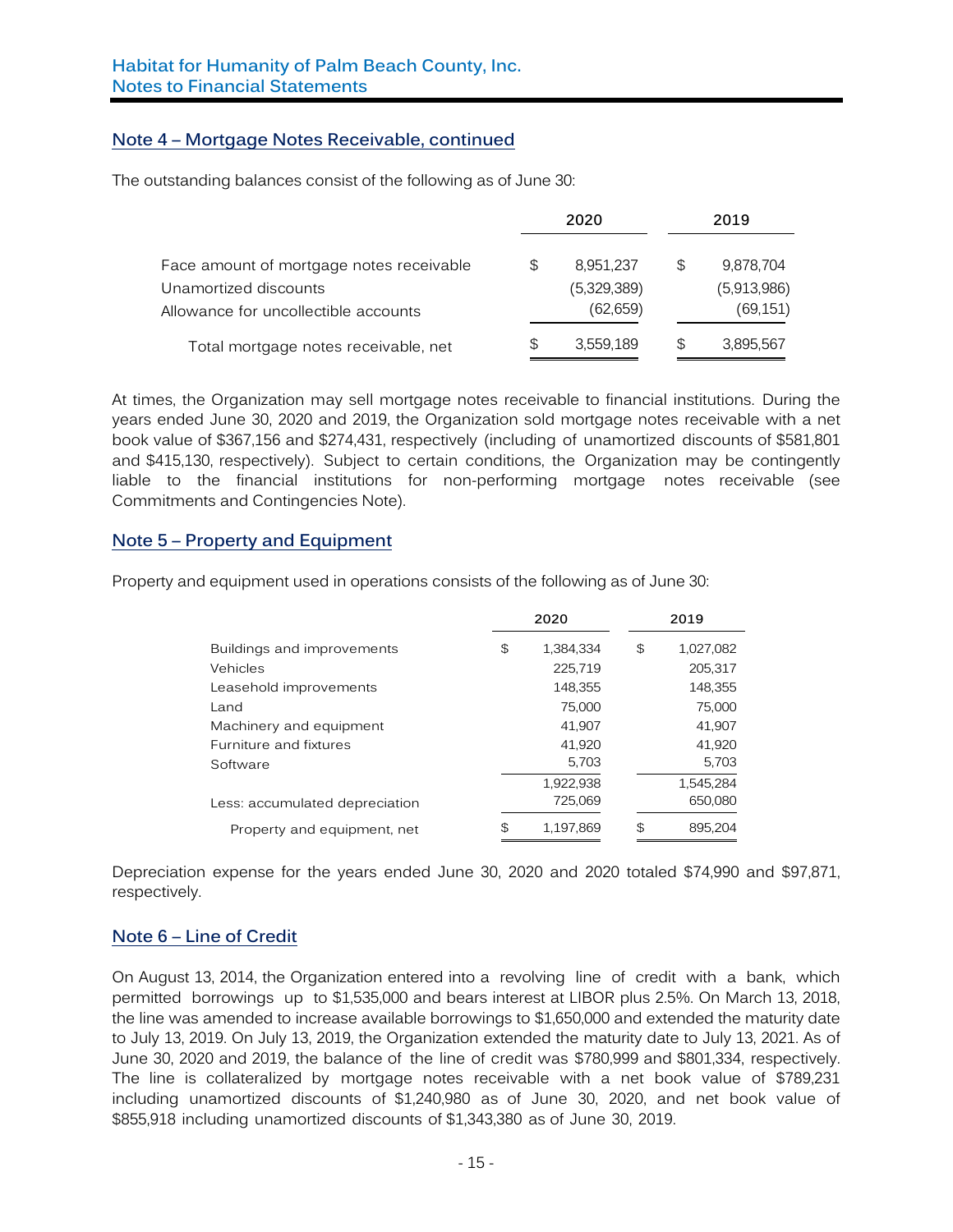## **Note 7 – Debt**

## Debt consists of the following:

|                                                                                                                                                                                                                                                                                                                                                                                                                                                                                                                                                                                                                                                                                                                                                                                                                                                                               | 2020            | 2019            |
|-------------------------------------------------------------------------------------------------------------------------------------------------------------------------------------------------------------------------------------------------------------------------------------------------------------------------------------------------------------------------------------------------------------------------------------------------------------------------------------------------------------------------------------------------------------------------------------------------------------------------------------------------------------------------------------------------------------------------------------------------------------------------------------------------------------------------------------------------------------------------------|-----------------|-----------------|
| Note payable to bank with interest only payments at a rate of LIBOR<br>plus 2.5% with a floor of 3.5% and a ceiling of 5.5%, collateralized by<br>mortgage notes receivable with a net book value of \$332,488 (including<br>unamortized discounts of \$499,167) in 2020 and \$347,918 (including<br>unamortized discounts of \$521,187) in 2019, due May 2020.                                                                                                                                                                                                                                                                                                                                                                                                                                                                                                               | \$<br>383,275   | \$<br>401,431   |
| Note payable to bank with interest only payments at prime less 0.25%,<br>collateralized by mortgage notes receivable with a net book value of<br>\$986,576 (including unamortized discounts of \$586,940) in 2020 and<br>\$441,500 (including unamortized discounts of \$645,615) in 2019, due<br>May 2021.                                                                                                                                                                                                                                                                                                                                                                                                                                                                                                                                                                   | 636,266         | 660,881         |
| Mortgage payable to bank, due in monthly principal payments of<br>\$3,586 (increasing annually through maturity) plus interest of LIBOR<br>plus 2.25% due March 2020, collateralized by certain real estate with a<br>net book value of \$383,462 (2020) and 1,000,114 (2019).                                                                                                                                                                                                                                                                                                                                                                                                                                                                                                                                                                                                |                 | 717,352         |
| Mortgages payable to bank, interest ranging from 4.38% to 5.99%, due<br>in monthly installments ranging from \$1,169 to \$2,825, including<br>interest, with maturities from 2022 to 2023, collateralized by certain real<br>estate with a net book value of \$246,116 (2020) and \$256,162 (2019).                                                                                                                                                                                                                                                                                                                                                                                                                                                                                                                                                                           | 99,180          | 133,415         |
| Loan payable to bank pursuant to the Paycheck Protection Program<br>(the "PPP") under Division A, Title I of the CARES Act with interest only<br>payments at a rate of 1.00% per annum, payable monthy commencing<br>in November of 2020. The Loan may be prepaid at any time prior to<br>maturity with no prepayment penalties. Funds from the Loan may only<br>be used for payroll costs, costs used to continue group health care<br>benefits, mortgage payments, rent, utilities, and interest on other debt<br>obligations incurred before February 15, 2020. The Organization intends<br>to use the funds from the Loan for qualifying expenses. Under the<br>terms of the PPP, certain amounts of the Loan may be forgiven if they<br>are used for qualifying expenses as described in the CARES Act and<br>meet the conditions established by the U.S. Small Business |                 |                 |
| Administration.                                                                                                                                                                                                                                                                                                                                                                                                                                                                                                                                                                                                                                                                                                                                                                                                                                                               | 469,617         |                 |
| Total debt                                                                                                                                                                                                                                                                                                                                                                                                                                                                                                                                                                                                                                                                                                                                                                                                                                                                    | \$<br>1,588,338 | \$<br>1,913,079 |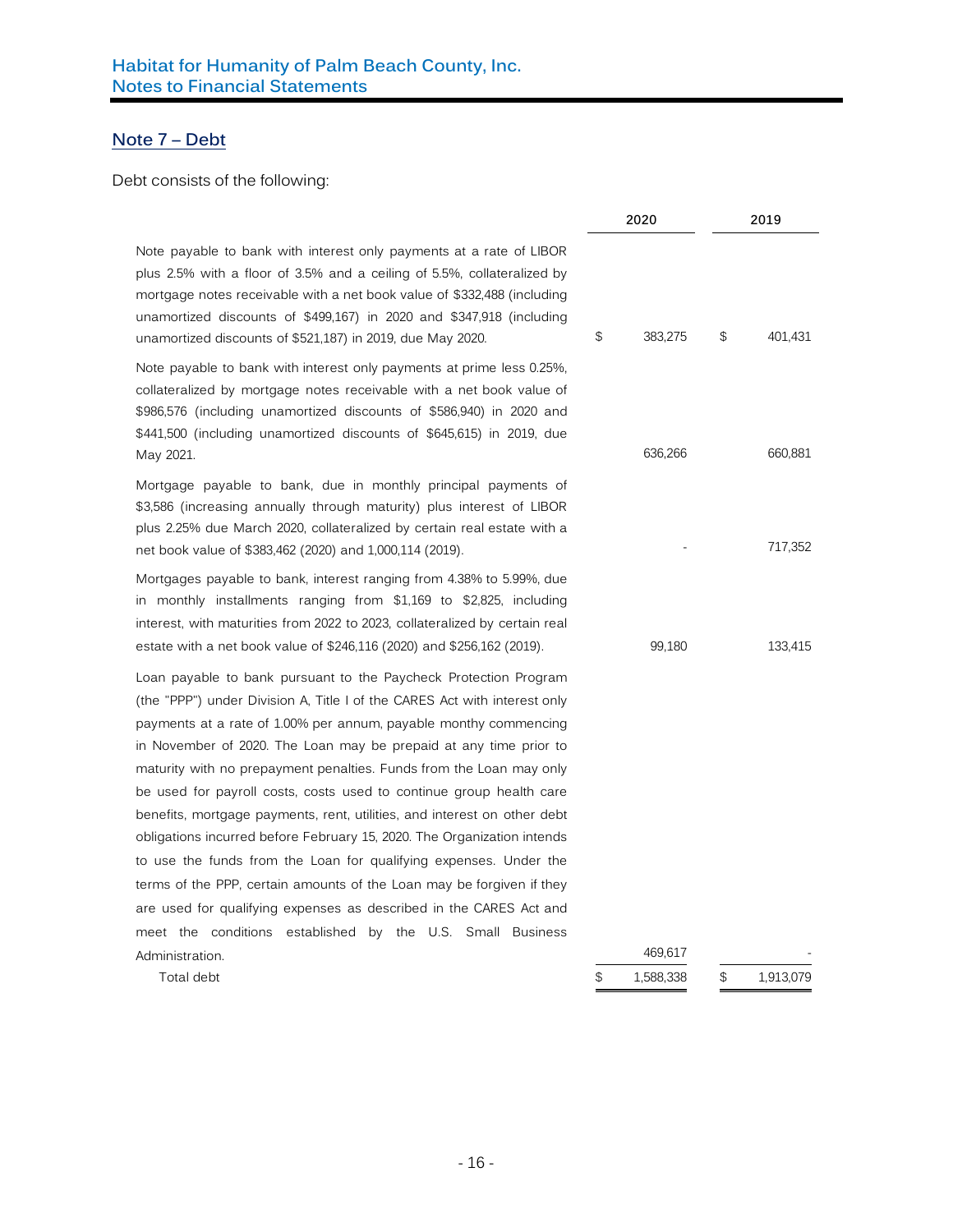## **Note 7 – Debt, continued**

In conjunction with the \$717,352 (2019) mortgage note payable above, the Organization entered into an interest rate swap agreement with a bank that expired in March 2020. The agreement effectively converted variable interest rate debt to fixed interest rate debt on the notional amount equal to the balance of the corresponding note payable. Under the terms of the agreement, the Organization paid 3.85% per annum and received the LIBOR price. The fair value of the interest rate swap agreement (see Fair Value Measurements Note) is a liability based on a quote obtained from the primary financial lender, which was quoted at \$0 and \$9,866 as of June 30, 2020 and 2019, respectively. For the years ended June 30, 2020 and 2019, the changes in fair value were decreases to interest expense of \$9,866 and \$6,879, respectively.

Annual maturities of long-term debt for the years following June 30, 2020 are as follows:

| Years Ending June 30, |    | Amount    |
|-----------------------|----|-----------|
|                       |    |           |
| 2021                  | \$ | 1,531,787 |
| 2022                  |    | 37,685    |
| 2023                  |    | 14,046    |
| 2024                  |    | 4,820     |
|                       | \$ | 1,588,338 |

## **Note 8 – Net Assets with Donor Restrictions**

As of June 30, 2020 and 2019, net assets with donor restrictions consists of the following:

|                                    | June 30, 2020 |             |              |         |            |        |       |           |
|------------------------------------|---------------|-------------|--------------|---------|------------|--------|-------|-----------|
|                                    |               | Time        |              | Home    |            |        |       |           |
|                                    |               | Restriction | Construction |         | Perpetuity |        | Total |           |
| Cash and cash equivalents          | \$            |             | \$           | 277.500 | \$         |        | \$    | 277,500   |
| Unconditional promise to give, net |               | 387,187     |              | 337,500 |            |        |       | 724,687   |
| Investments - endowment fund       |               |             |              |         |            | 25,000 |       | 25,000    |
| Net assets with donor restrictions | - \$          | 387,187     | \$           | 615,000 | \$         | 25,000 | \$    | 1,027,187 |

|                                    | June 30, 2019 |             |              |         |            |        |       |           |
|------------------------------------|---------------|-------------|--------------|---------|------------|--------|-------|-----------|
|                                    | Time          |             | Home         |         |            |        |       |           |
|                                    |               | Restriction | Construction |         | Perpetuity |        | Total |           |
| Cash and cash equivalents          | \$            | ۰           | \$           | 390,500 | \$         | ۰.     | \$    | 390,500   |
| Unconditional promise to give, net |               | 574.375     |              | 467,123 |            |        |       | 1,041,498 |
| Investments - endowment fund       |               |             |              |         |            | 25,000 |       | 25,000    |
| Net assets with donor restrictions | - SS          | 574,375     | \$           | 857,623 | S          | 25,000 | \$    | 1,456,998 |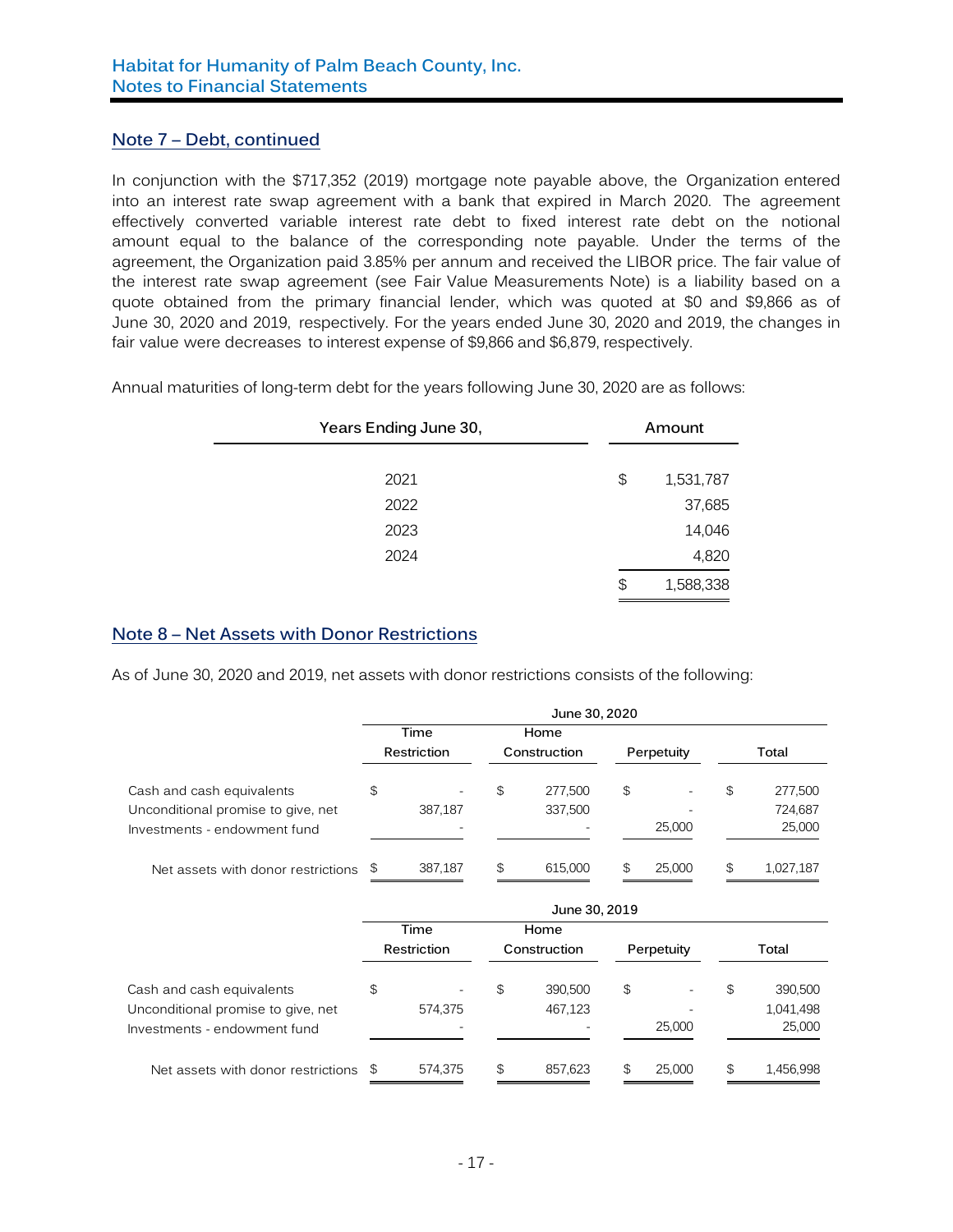## **Note 9 – Donations of Assets, Materials and Services**

In-kind contributions consists of the following for the years ended June 30:

|                                                           |     | 2020                |    | 2019                 |
|-----------------------------------------------------------|-----|---------------------|----|----------------------|
| Inventory - Thrift and Restore<br>Home construction costs | S.  | 2.243.015<br>45.367 | S. | 2,857,384<br>110,696 |
| Total in-kind contributions                               | \$. | 2,288,382           |    | 2,968,080            |

## **Note 10 – Related Party Transaction**

Habitat Housing Solutions, Inc. ("HHSI") is a private nonprofit, community-based organization whose primary purpose is to provide in the communities it serves, decent, safe and sanitary housing to low income households. HHSI qualifies as a Community Housing Development Organization ("CHDO"). In March 2016, HHSI and the Organization entered into an agreement with Palm Beach County to receive \$940,460 in funding from its HOME Investment Partnerships Program. The Organization and HHSI will use this funding to construct five homes to sell or lease to households having certain income levels. In May 2016, the above agreement was amended to include the construction of one additional home and also increased the funding amount to \$1,033,996. HHSI will act as the administrator of this funding and the Organization will act as the construction contractor. The Organization holds title to the six properties and has leased them to HHSI to provide HHSI site control thereby enabling them to undertake the construction of the desired housing units. Site control has been provided by the Organization to HHSI by means of a separate ground lease. These ground leases provide HHSI the ability to encumber the properties with the Organization and the leases will expire upon the issuance of a certificate of occupancy. Each ground lease requires HHSI, upon expiration of the lease, to transfer full ownership of the improvements to the Organization, at no cost to, or obligation by the Organization towards HHSI. The Organization shall, upon the completion of construction and the transfer of their ownership from HHSI to the Organization, sell the dwellings to a County approved income eligible household to be occupied as a principle place of residence, and if not sold within a specified period, shall be rented to a County approved income eligible household.

In November 2016, HHSI entered into an additional, similar agreement with Palm Beach County to receive funding from its HOME Investment Partnerships Program for the construction of two additional homes. On the same date, two construction contracts were signed between HHSI as the developer and the Organization as the construction contractor. The total of the two construction contracts was \$348,200. As of June 30, 2020 and 2019, no amounts are due from HHSI. For the years ended June 30, 2020 and 2019, the total amount of revenue received from the HOME grants through HHSI was \$0 and \$0, respectively, and is included in government grants on the statements of activities and changes in net assets. As of June 30, 2020, six of the eight homes built are sold and two are currently being rented to families.

In October 2019, HHSI entered into an additional, similar agreement with the City of West Palm Beach to receive funding from its HOME Investment Partnerships Program for the construction of one home. As of June 30, 2020 no amounts are due from HHSI. For the year ended June 30, 2020, the total amount of revenue received from the HOME grants through HHSI was \$63,650 and is included in government grants on the statements of activities and changes in net assets.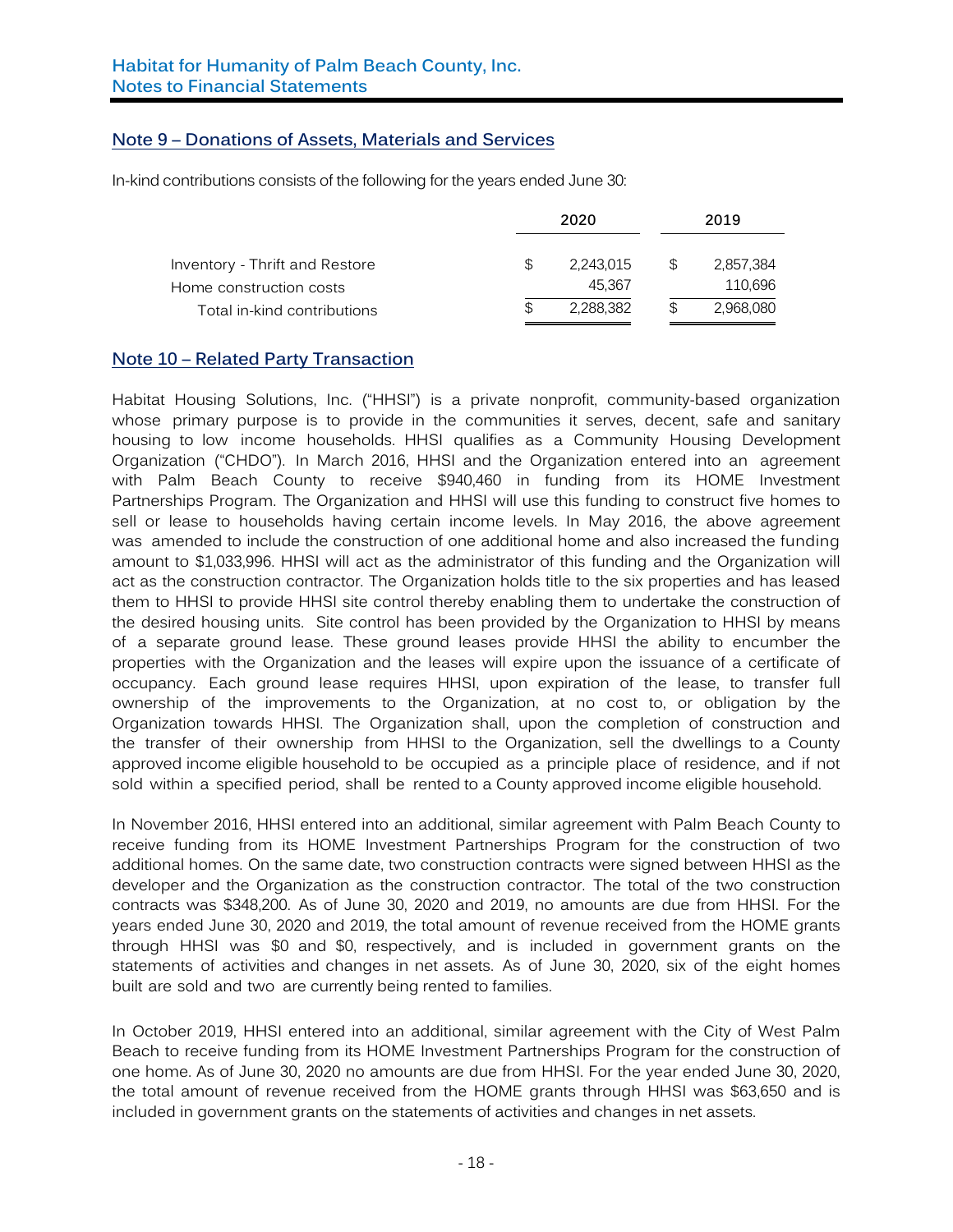## **Note 10 – Related Party Transaction, continued**

In order to facilitate the requirements under the HOME grant program, HHSI obtained lines of credit with a financial institution. The financial institution required the Organization to sign the loan agreements as co-borrower. (See Commitments and Contingencies Note).

## **Note 11 – Fair Value Measurements**

FASB ASC 820-10, *Fair Value Measurement*, established a framework for measuring fair value. That framework provides a fair value hierarchy that prioritizes the inputs to valuation techniques used to measure fair value. The hierarchy gives the highest priority to unadjusted quoted prices in active markets for identical assets or liabilities (Level 1 measurements) and the lowest priority to unobservable inputs (Level 3 measurements).

The three levels of the fair value hierarchy under FASB ASC 820-10 are described as follows:

- Level 1 Inputs to the valuation methodology are unadjusted quoted prices for identical assets or liabilities in active markets that the Organization has the ability to access.
- **Level 2** Inputs to the valuation methodology include quoted prices for similar assets or liabilities in active markets; quoted prices for identical or similar assets or liabilities in inactive markets; inputs other than quoted prices that are observable for the asset or liability; inputs that are derived principally from or corroborated by observable market data by correlation or other means. If the asset or liability has a specified (contractual) term, the Level 2 input must be observable for substantially the full term of the asset or liability.
- **Level 3** Inputs to the valuation methodology are unobservable and significant to the fair value measurement.

The asset or liability's fair value measurement level within the fair value hierarchy is based on the lowest level of any input that is significant to the fair value measurement. Valuation techniques used need to maximize the use of observable inputs and minimize the unobservable inputs.

Following is a description of the valuation methodology used for the liabilities measured at fair value.

#### **Level 2 - Fair Value Measurement**

The fair value of the interest rate swap agreement is based on quoted market prices for similar instruments.

The preceding methods described may produce a fair value calculation that may not be indicative of net realizable value or reflective of future fair values. Furthermore, although the Organization believes its valuation methods are appropriate and consistent with other market participants, the use of different methodologies or assumptions to determine the fair value of certain financial instruments could result in a different fair value measurement at the reporting date. The interest rate swap agreement terminated in March 2020 and had no fair value as of June 30, 2020.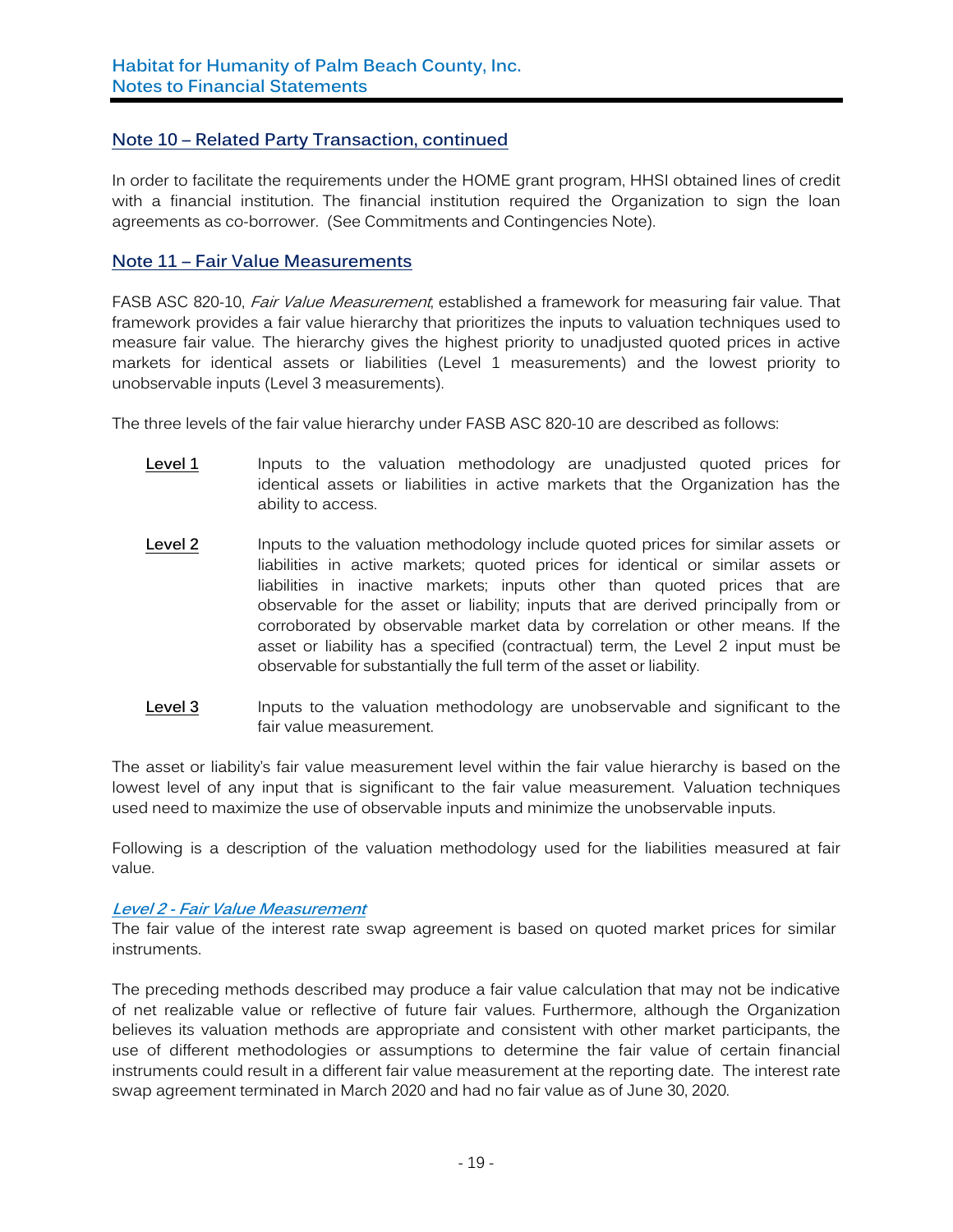## **Note 11 – Fair Value Measurements, continued**

#### **Level 2 - Fair Value Measurement, continued**

The following tables set forth by level, within the fair value hierarchy, the liabilities fair value as of June 30, 2019:

|                                    | June 30, 2019 |                          |   |         |    |                          |    |       |
|------------------------------------|---------------|--------------------------|---|---------|----|--------------------------|----|-------|
|                                    | Level 1       |                          |   | Level 2 |    | Level 3                  |    | Total |
| Liabilities:<br>Interest rate swap | S             | $\overline{\phantom{a}}$ | S | 9,866   | \$ | $\overline{\phantom{0}}$ | \$ | 9,866 |

## **Note 12 – Commitments and Contingencies**

#### **Restricted Cash – Neighborhood Stabilization Program**

In April 2010, the Organization entered into a Consortium Agreement with the Lake Worth Community Redevelopment Agency ("Lake Worth CRA") to build and rehabilitate homes in the Lake Worth, Florida area. The project was funded by the Neighborhood Stabilization Program 2 ("NSP2") under the American Recovery and Reinvestment Act of 2009 through the US Department of Housing and Urban Development ("HUD"). During the project, both grant funds and bank loan proceeds were used to build and rehabilitate homes. Upon completion, the homes were sold to homeowners meeting certain qualifications through long-term mortgage notes receivable.

Under the terms of the grant, income from the project received from the use of grant funds is required to be used in support of affordable housing in the Lake Worth CRA service area. Principal payments on mortgage notes receivable related to this project are deposited into one bank account segregated from the Organization's operating account. Approval from the Lake Worth CRA must be obtained in order to use these funds. Upon close out of the grant, Lake Worth CRA and HUD will determine the ultimate disposition of the remaining assets and liabilities, which may include returning program income to Lake Worth CRA. The identified assets and liabilities included in the statements of financial position as of June 30, 2020 and 2019 related to the Lake Worth CRA/NSP2 project are as follows:

|                                                         |     | 2020      | 2019            |
|---------------------------------------------------------|-----|-----------|-----------------|
| Assets:                                                 |     |           |                 |
| Restricted cash - Neighborhood Stabilization Program \$ |     | 765,993   | \$<br>523,299   |
| Mortgage notes receivable, net                          |     | 1,124,740 | 1,244,671       |
| Total assets                                            | \$. | 1,890,733 | \$<br>1,767,970 |
|                                                         |     |           |                 |
| Liabilities:                                            |     |           |                 |
| Debt-note payable to bank                               | \$  | 383,275   | \$<br>401,431   |
| Debt-note payable to bank                               |     | 636,266   | 660,881         |
| <b>Total liabilities</b>                                | \$  | 1,019,541 | \$<br>1,062,312 |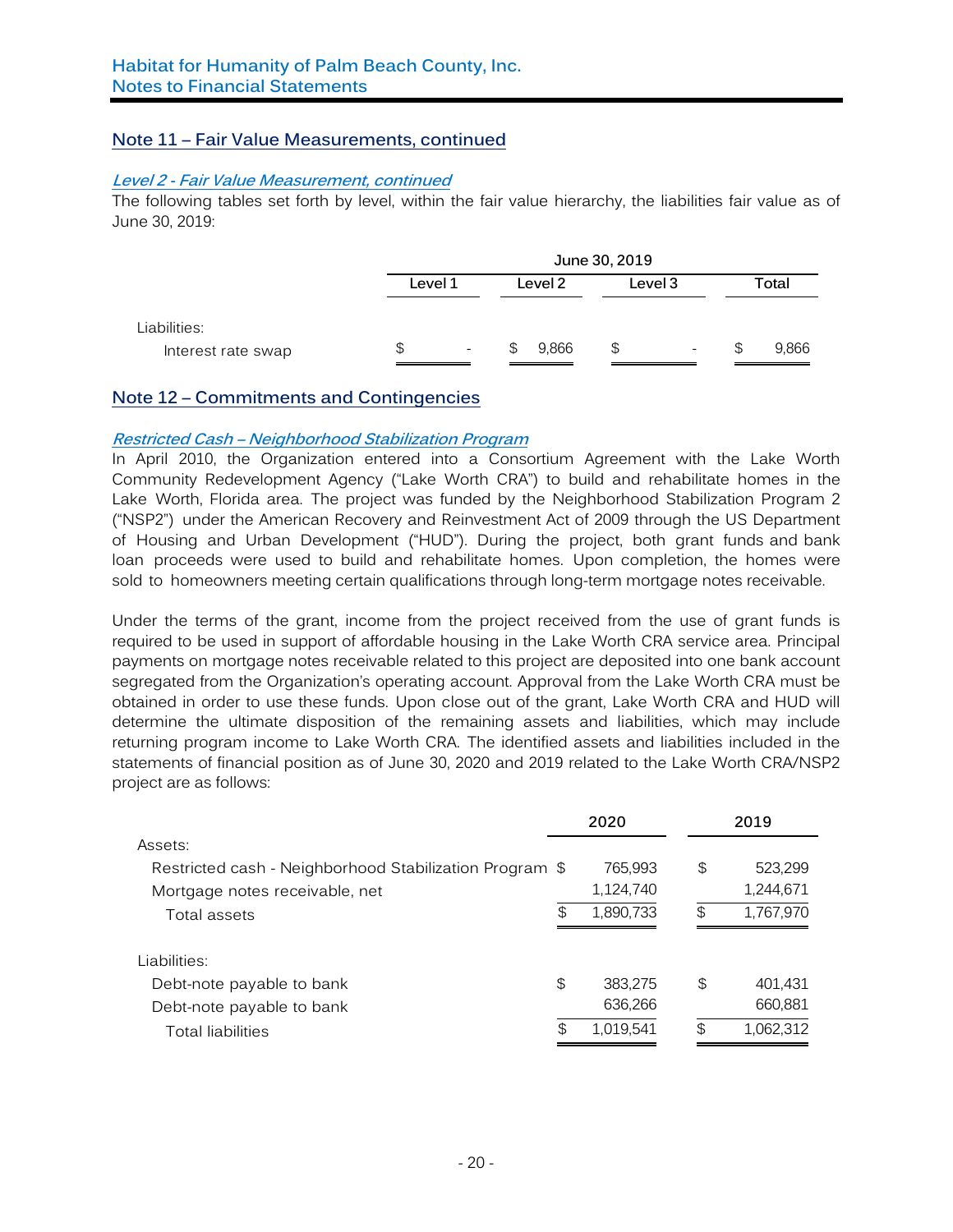## **Note 12 – Commitments and Contingencies, continued**

#### **Restricted Cash – Neighborhood Stabilization Program, continued**

As of the date of management's review (see Date of Management's Review subnote), the grant has not been closed out. The Organization has not received a notice from Lake Worth CRA regarding the final disposition of the assets and liabilities subject to the NSP2 grant restrictions. Management has evaluated its contingent liability related to this agreement. As of and for the years ended June 30, 2020 and 2019, no contingent amounts have been recognized in the statements of financial position or the statements of activities and changes in net assets.

## **Mortgage Notes Receivable**

The Organization entered into loan sale agreements with financial institutions which provided for the sale of certain mortgage notes receivable held by the Organization. Upon execution of the agreements, rights of ownership of specified mortgage notes receivable were transferred to the financial institutions in exchange for cash less a specified discount. The agreements contain provisions giving the financial institutions the unilateral right of recourse against the Organization for specific non-performing mortgages. At that time, the Organization may repurchase the nonperforming mortgage at the current principal balance less the same percentage discount used when the mortgage was originally sold, or it may replace it with an unencumbered mortgage note receivable with a similar principal balance and remaining terms. As of June 30, 2020 and 2019, the balances of mortgage notes receivable sold to and held by financial institutions that are subject to replacement or repurchase were \$2,959,340 and \$3,106,717, respectively. Management has evaluated its contingent liability related to these agreements.

As of and for the years ended June 30, 2020 and 2019, no contingent amounts have been recognized in the statements of financial position or the statements of activities and changes in net assets.

#### **Loan Guarantee**

The Organization entered into agreements with Habitat Housing Solutions, Inc. ("HHSI"), a related party, for the construction of several homes under the HOME Investment Partnerships Program provided through Palm Beach County. As part of the grant program requirement, HHSI must request reimbursement from Palm Beach County after paying the Organization for construction services. To fulfill the requirement, HHSI obtained lines of credit with a financial institution. The financial institution required the Organization to sign the loan agreements as co-borrower. A line of credit was signed in March 2017 for a maximum amount of \$353,679 and matured in December 2018. As of June 30, 2020 and 2019, the balance of the line of credit owed by HHSI to the financial institution is \$0. Management evaluated its contingent liability related to the line of credit. As of and for the years ended June 30, 2020 and 2019, no contingent amounts have been recognized in the statements of financial position or the statements of activities and changes in net assets.

#### **Operating Leases**

The Organization leases equipment and the premises it occupies at four (4) locations for office space, retail facilities, and an education center. Certain rental agreements include various escalation clauses based on increased operating costs. In addition, one of the leases also provides for a lease incentive. Under this agreement, rent expense is recognized on a straight line basis. The difference between the base rent payments made and the amount of rent expense recognized is included in accrued expenses. As of June 30, 2020 and 2019, the amounts of the liability included in the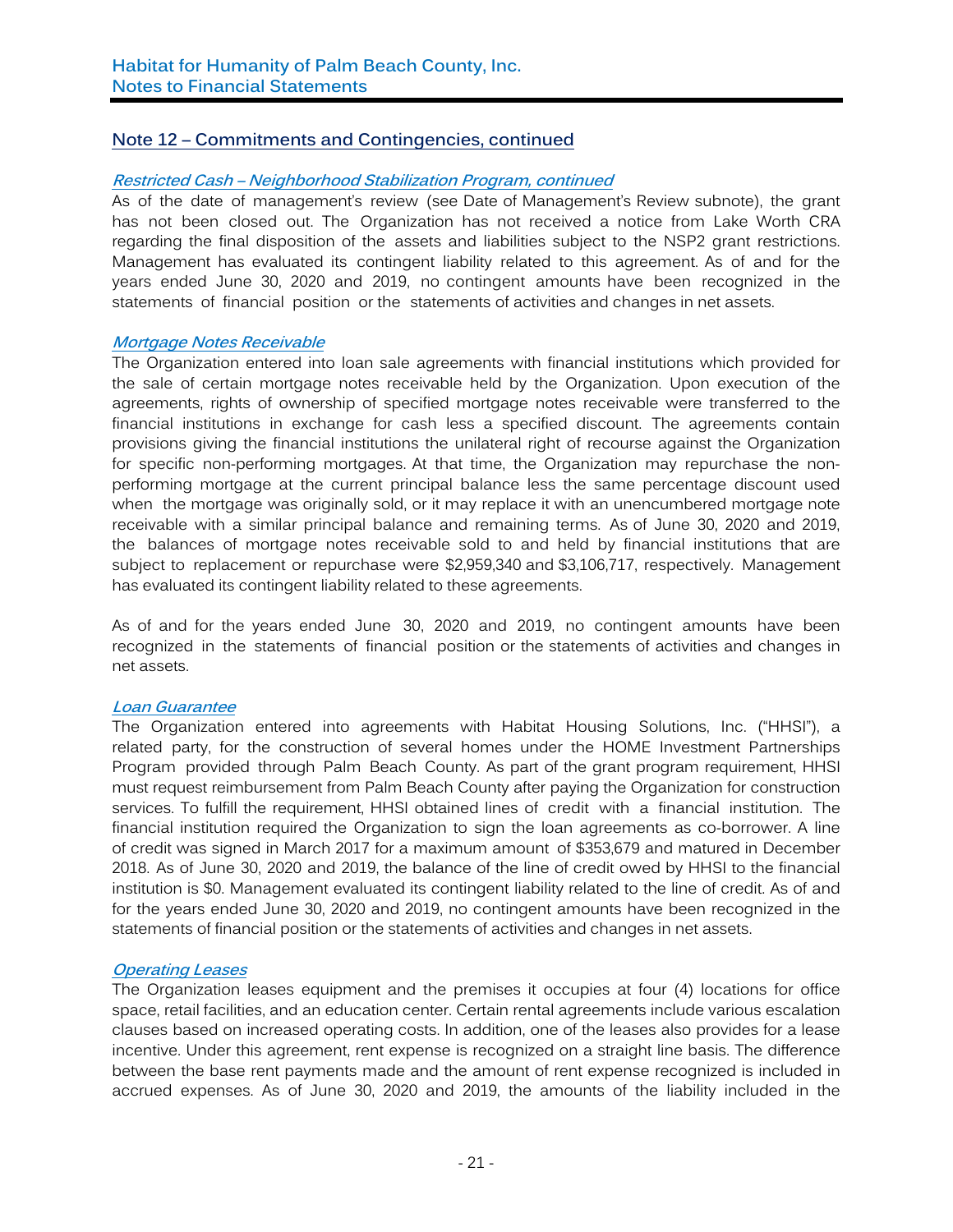## **Note 12 – Commitments and Contingencies, continued**

#### **Operating Leases, continued**

statement of financial position are \$197,772 and \$197,541, respectively. The rental agreements having an original term of more than one year expire on various dates through November 2025. Rent expense totaled \$615,513 and \$510,492 for the years ended June 30, 2020 and 2019, respectively.

Future minimum base lease payments, excluding common area maintenance, in connection with the leases for the years following June 30, 2020 are as follows:

| Years Ending June 30,                    | Amount          |  |  |
|------------------------------------------|-----------------|--|--|
| 2021                                     | \$<br>576,433   |  |  |
| 2022                                     | 376,348         |  |  |
| 2023                                     | 339,501         |  |  |
| 2024                                     | 347,446         |  |  |
| 2025                                     | 357,870         |  |  |
| Thereafter                               | 150,944         |  |  |
| Total future minimum base lease payments | \$<br>2,148,542 |  |  |

## **Risks and Uncertainties**

On January 30, 2020, the World Health Organization ("WHO") announced a global health emergency because of a new strain of coronavirus originating in Wuhan, China (the "COVID-19 outbreak") and the risks to the international community as the virus spreads globally beyond its point of origin. In March 2020, the WHO classified the COVID-19 outbreak as a pandemic, based on the rapid increase in exposure globally.

As a result of worldwide reporting of COVID-19 infections, certain national, state, and local governmental authorities have issued stay-at-home orders, proclamations and/or directives aimed at minimizing the spread of COVID-19. Additionally, more restrictive proclamations and/or directives may be issued in the future.

As a result, certain internal operations, communications, program services, and administrative operations of the Organization have been disrupted, curtailed, modified and adjusted.

Due to the economic uncertainty, mandated closing of the Organization's Restores and Thrift Store and related lost revenues, the Organization applied for and obtained a Paycheck Protection Program Loan (PPP Loan) (see Debt Note). The PPP Loan, which is in the form of a promissory note, matures in two years from the date of funding, April 22, 2020, and bears interest at a rate of 1.00% per annum, payable monthly, commencing six months from the PPP Loan (issuance date April 22, 2020). The PPP Loan may be prepaid by the Organization at any time prior to maturity with no prepayment penalties. The PPP Loan is uncollateralized.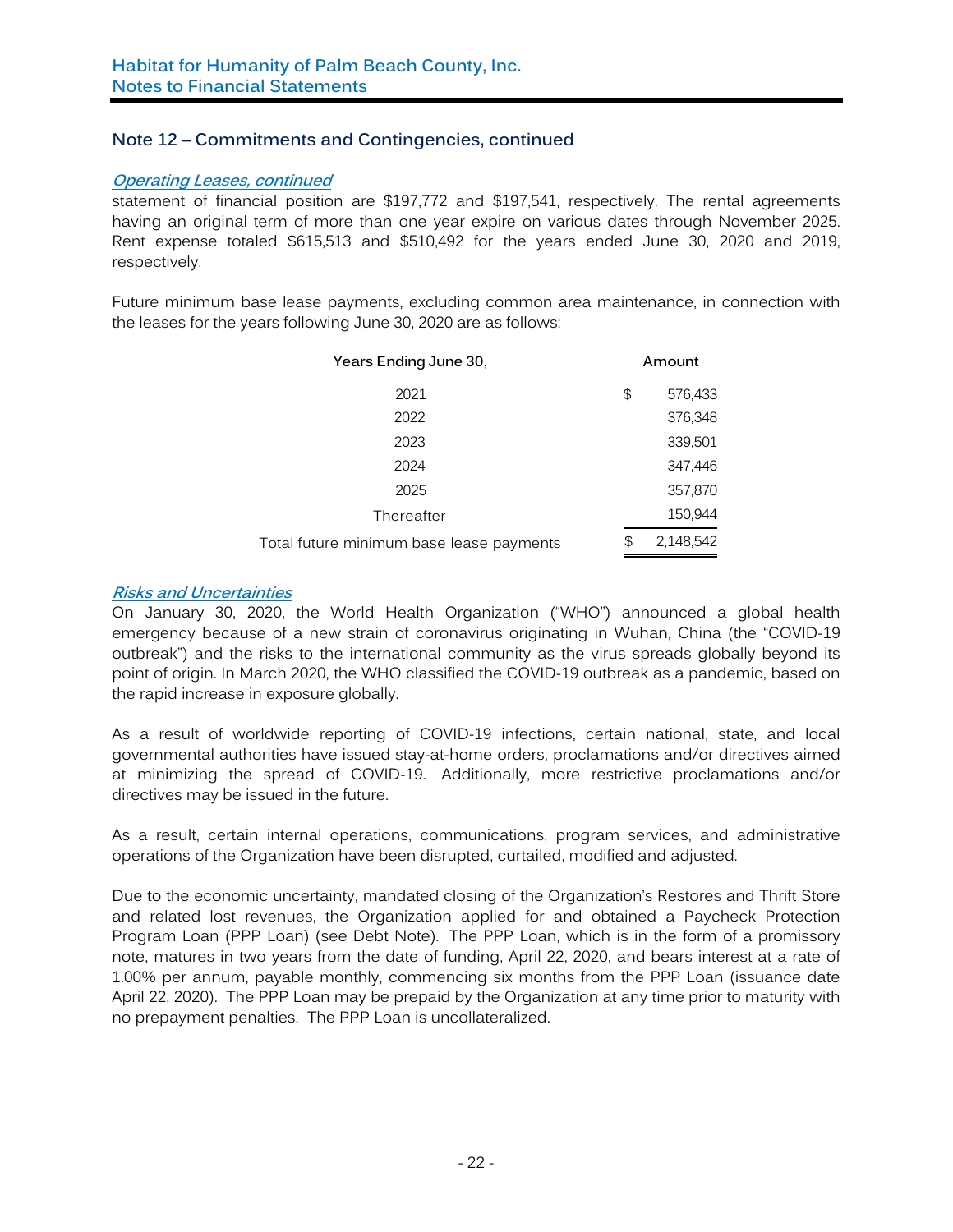## **Note 12 – Commitments and Contingencies, continued**

#### **Risks and Uncertainties, continued**

The Organization may apply for loan forgiveness from the lender and SBA based on satisfying the requirements of the PPP forgiveness. As part of the requirements for loan forgiveness, at least sixtypercent (60%) of the forgiven amount must consist of eligible payroll expenses with the remainder, if applicable, consisting of non-payroll costs such as mortgage interest, rent, and utilities. Loan forgiveness includes other factors such as maintaining compensation levels through the specified period, as well as, employee retention. As of June 30, 2020, the Organization continued to satisfy the requirements for application for loan forgiveness. As such, the Organization has not classified the PPP Loan proceeds as a conditional contribution.

The application for loan forgiveness is contingent upon the formal application being approved by the lender and accepted by the SBA. At such time the PPP Loan is forgiven, and if forgiven, the Organization will record the forgiveness as non-operating support. Until the PPP Loan is forgiven, partially or in full, the Organization has elected to record the PPP Loan is as part of its debt as of June 30, 2020. No assurance can be given that the Organization will obtain forgiveness of the PPP Loan in whole or in part.

## **Note 13 – Funds Held in Trust by Others**

The Organization established a charitable endowment fund known as the Habitat for Humanity of Palm Beach County Building for a Lifetime (the "Fund") with the Community Foundation for Palm Beach and Martin Counties ("Community Foundation"). The earnings of the Fund have been restricted for the benefit of the Organization. Assets contributed to the Community Foundation for the benefit of the Organization are recorded as assets of the Organization. These "agency restricted funds" are pooled with the other assets of the Community Foundation for investment purposes.

The Organization's initial contribution of \$25,000 was matched with a \$25,000 grant from the Community Foundation and is not available for distribution and may not be removed from the Fund.

Funds held in trust by others by type of fund as of June 30, 2020:

|                                                                   | Without<br>Donor Restriction |       | With<br><b>Donor Restriction</b> |        | Total |        |
|-------------------------------------------------------------------|------------------------------|-------|----------------------------------|--------|-------|--------|
| Habitat for Humanity of Palm Beach County, Inc.<br>Endowment fund |                              | 2.879 | \$                               | 25.000 | - \$  | 27.879 |

The changes in the Organization's endowment net assets were as follows for the year ended June 30, 2020:

|                                                                                        | Without<br><b>Donor Restriction</b> |                | With<br><b>Donor Restriction</b> |        |   | Total           |  |
|----------------------------------------------------------------------------------------|-------------------------------------|----------------|----------------------------------|--------|---|-----------------|--|
| Endowment net assets, June 30, 2019<br>Net investment return (realized and unrealized) | S                                   | 2.591<br>567   | S.                               | 25.000 | S | 27,591<br>567   |  |
| Investment fees<br>Endowment net assets, June 30, 2020                                 |                                     | (279)<br>2.879 |                                  | 25.000 | S | (279)<br>27.879 |  |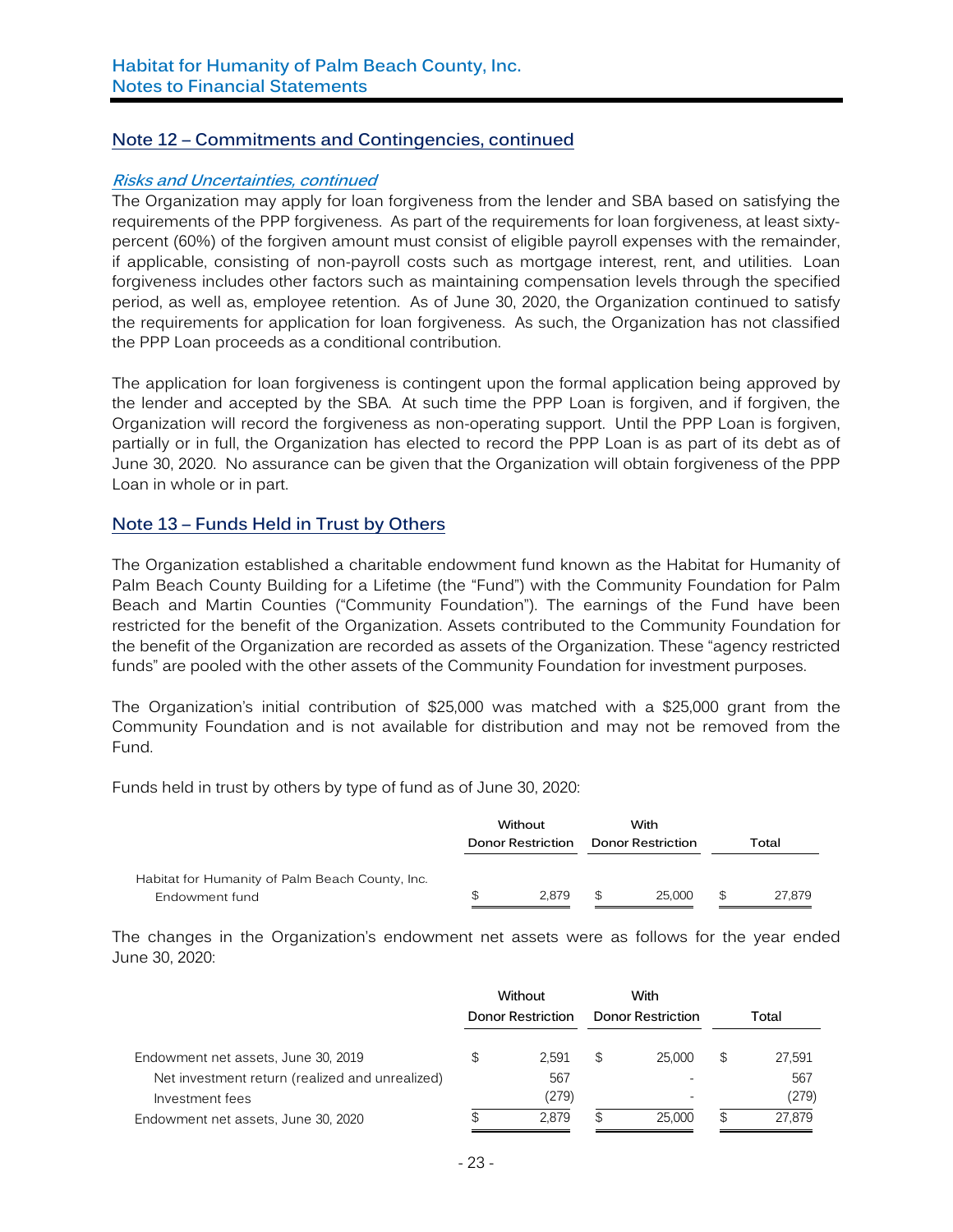## **Note 13 – Funds Held in Trust by Others, continued**

#### **Return Objectives and Risk Parameters**

The Funds shall by invested by the Community Foundation in a long-term growth portfolio whose primary objective is long-term capital appreciation with an investment strategy of five years or longer.

#### **Spending Policy**

All distributions from the Fund shall be in accordance with the Community Foundation's spending policy in effect during any fiscal year of the Community Foundation. Distributions may be made from income and capital appreciation but not from the endowment principal. The endowment principal is the sum of the value of the initial contribution establishing the Fund by the Organization and Community Foundation plus all subsequent contributions to the Fund.

#### **Interpretation of Relevant Law**

Management has interpreted the law as requiring donor restricted net assets in an endowment fund to remain restricted until appropriated for expenditure by the Organization following the donor's intended purpose. In accordance with the State Management of Institutional Funds Act, the Organization considers the following factors in making a determination to appropriate or accumulate donor restricted endowment funds:

- 1) The purposes of the Organization and the donor-restricted endowment fund;
- 2) General economic conditions;
- 3) The possible effect of inflation and deflation;
- 4) The expected total return from income and the appreciation of investments;
- 5) Other resources of the Organization; and
- 6) The investment policies of the Organization.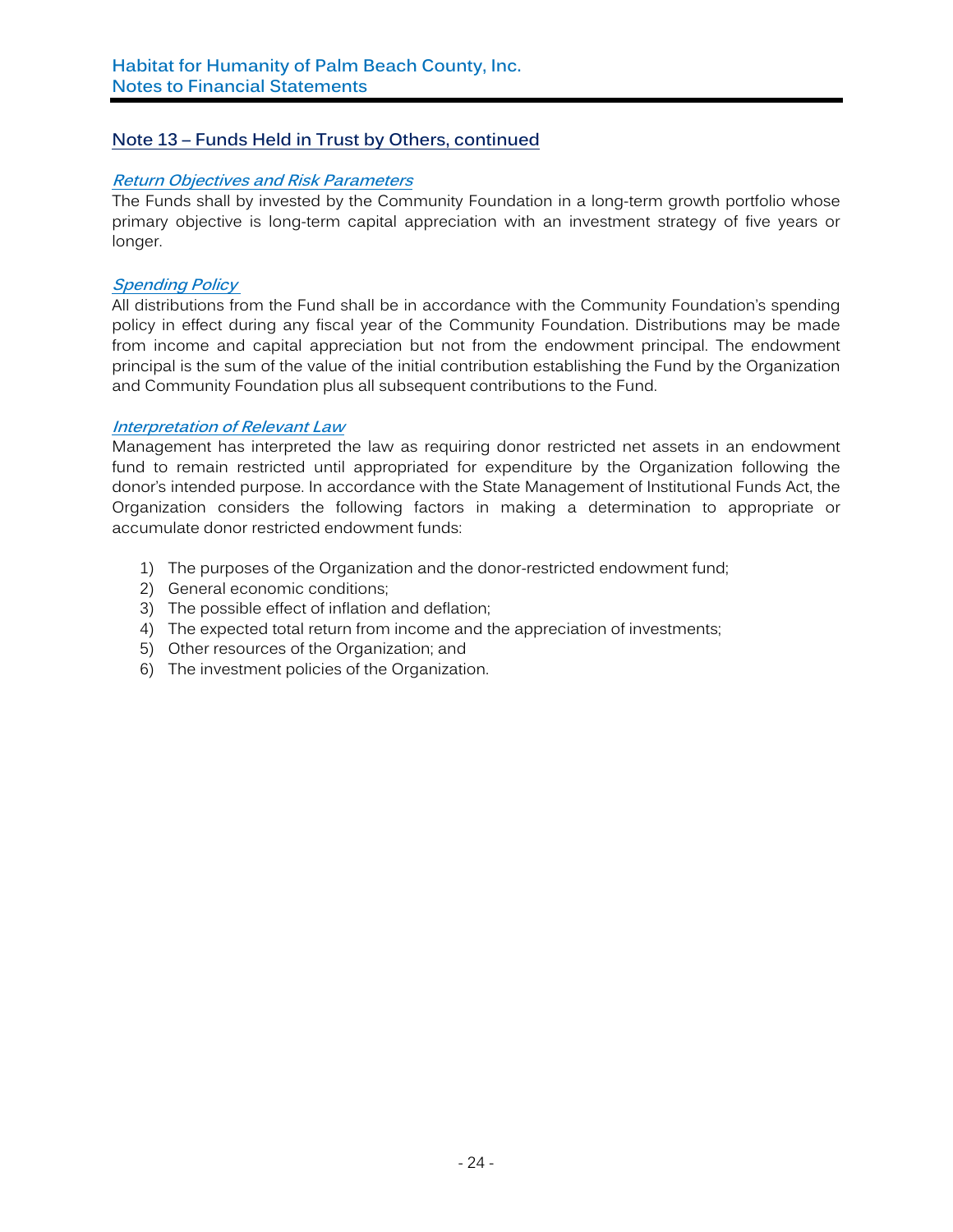## **Note 14 – Liquidity and Availability of Resources**

The Organization's financial assets available to meet cash needs for general expenditure, without donor or other restrictions limiting their use, within one year as of June 30, 2020 consist of:

| Financial assets as of June 30, 2020:                               |                 |
|---------------------------------------------------------------------|-----------------|
| Cash and cash equivalents                                           | \$<br>1,215,479 |
| Unconditional promises to give, net                                 | 847,538         |
| Accounts receivable - trade                                         | 124,965         |
| Mortgage notes receivable, net                                      | 3,559,189       |
| Inventory - ReStore and thrift                                      | 661,861         |
| Total financial assets                                              | 6,409,032       |
| Less: financial assets unavailable for general expenditure          |                 |
| within one year due to:                                             |                 |
| Unconditional promises to give, net, non-current                    | (187, 188)      |
| Mortgage notes receivable, net, neighborhood stabilization program  | (1, 124, 740)   |
| Mortgage notes receivable, net, non-current                         | (1,981,560)     |
| Restricted by donors with purpose restrictions                      | (615,000)       |
| Total financial assets unavailable for general expenditure          | (3,908,488)     |
| Total financial assets available within one year to meet cash needs |                 |
| for general expenditures                                            | \$<br>2,500,544 |

The Organization has a policy to structure its financial assets to be available as its general expenditures, liabilities and other obligations come due.

## **Note 15 – ReStore Property Damage**

In May 2019, the Organization's Riviera Beach, Florida ReStore (the "Location") experienced a fire that led to extensive property damage to the Location's inventory, building and building improvements. The fire damage ceased operations at the Location as significant costs to repair, replace and reconstruct the building must take place before operations can re-commence. The Organization has an insurance policy administered by Lockton Affinity, LLC, which is effective from April 1, 2019 to April 1, 2020 (the "Policy"). The Organization is covered under the Policy for business interruption loss, inventory loss, and property damage.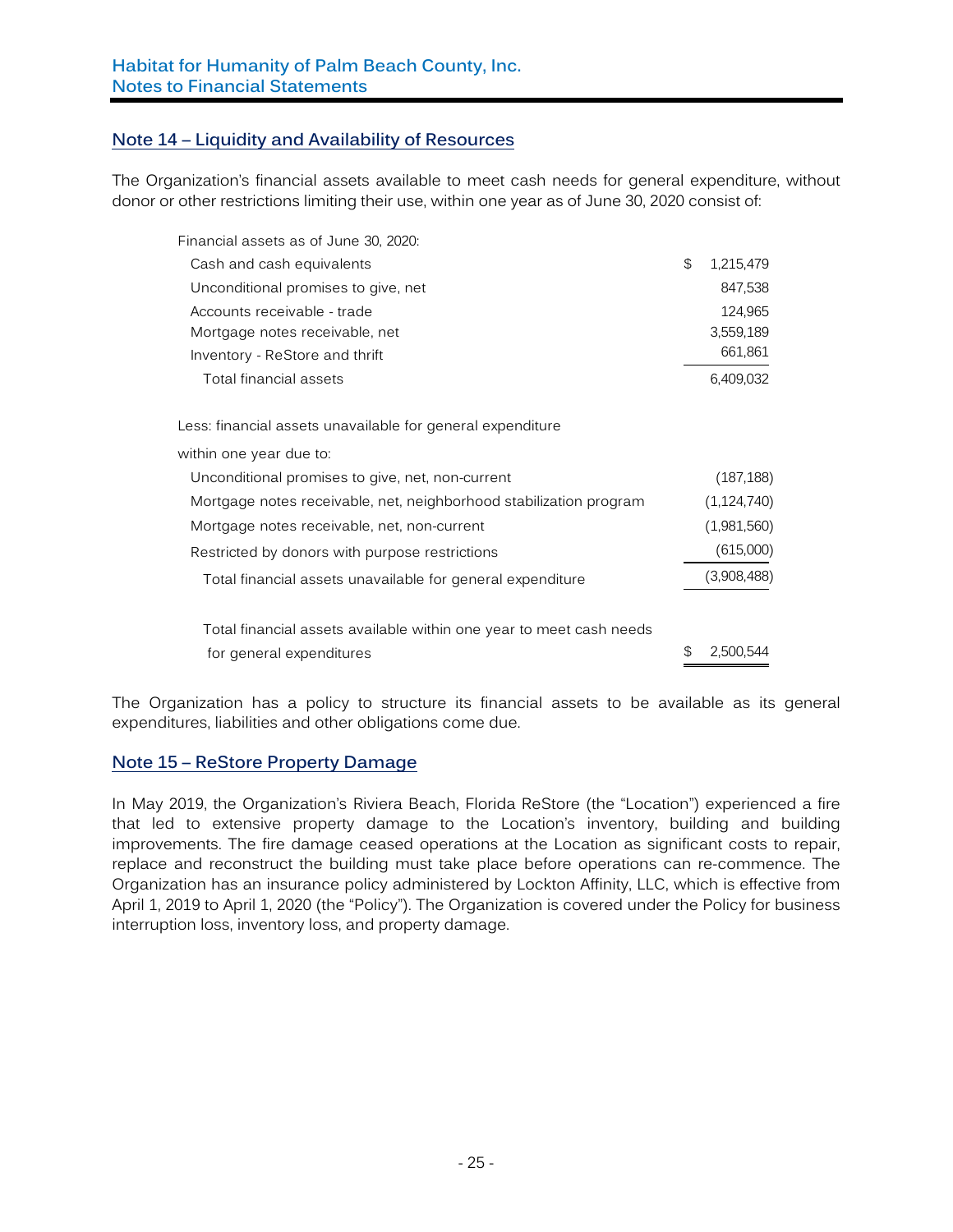## **Note 15 – ReStore Property Damage, continued**

In October 2019, Lockton Affinity, LLC awarded the client the following insurance recoveries which resulted in a gain on insurance proceeds as follows for the year ended June 30, 2019:

| Insurance recoveries:                                          |               |
|----------------------------------------------------------------|---------------|
| Loss on inventory                                              | \$<br>100.000 |
| Building repairs                                               | 1,181,918     |
| Business interruption loss                                     | 250,000       |
| Total insurance recoveries                                     | 1,531,918     |
| Property loss:                                                 |               |
| Net book value of destroyed building and building improvements | (618, 302)    |
| Inventory, destroyed                                           | (324, 233)    |
| (Loss) gain on insurance settlement proceeds                   | \$<br>589.383 |

Total accounts receivable – insurance as of June 30, 2020 and 2019 was \$0 and \$1,431,918, respectively.

Additional recoveries may be awarded to the Organization if additional repair costs are needed. Management estimates additional building repair recoveries to be approximately \$500,000. No contingency has been recognized in the statements of financial position or the statements of activities and changes in net assets related to these additional building repair recoveries.

On January 8, 2020, the Organization entered into a lease to rent 12,000 square feet of building space located in Riviera Beach, Florida. The lease was entered into to commence Riviera Beach, Florida ReStore operations until the Organization's current ReStore location is reconstructed. The lease agreement shall be for a period of fourteen (14) months with minimum monthly rent payments due of \$15,000.

## **Note 16 – Cash, Cash Equivalents and Restricted Cash**

The following table provides a reconciliation of cash, cash equivalents, and restricted cash reported within the statements of financial position that sum to the total of the amounts shown in the statements of cash flows as of June 30:

|                                                      | 2020            | 2019            |
|------------------------------------------------------|-----------------|-----------------|
|                                                      |                 |                 |
| Cash, cash equivalents and restricted cash:          |                 |                 |
| Cash and cash equivalents                            | \$<br>1,215,479 | \$<br>657,152   |
| Restricted cash - escrow deposits                    | 111,787         | 51,720          |
| Restricted cash - neighborhood stabilization program | 765,993         | 523,299         |
| Total cash, cash equivalents and restricted cash     | \$<br>2,093,259 | \$<br>1,232,171 |